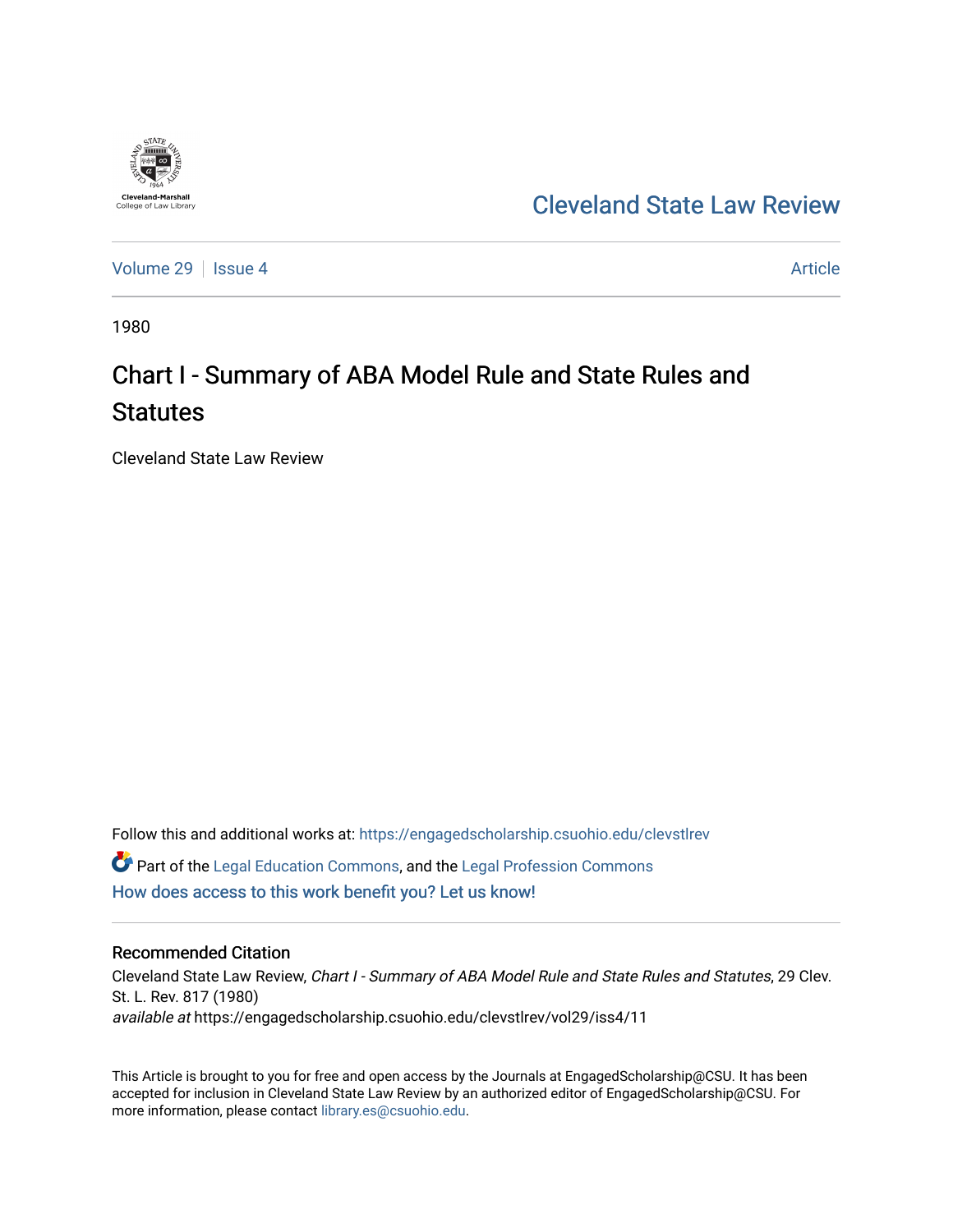## **STUDENT** PRACTICE **RULES\***

# Chart I-Summary of **ABA** Model Rule and State Rules and Statutes

\*Reprinted in part from F. KLEIN, S. LELEIKO & J. MAVITY, BAR ADMISSION RULES AND STUDENT PRACTICE RULES 959-82 (1978) (Charts I to III) with permission of the Ballinger Publishing Company.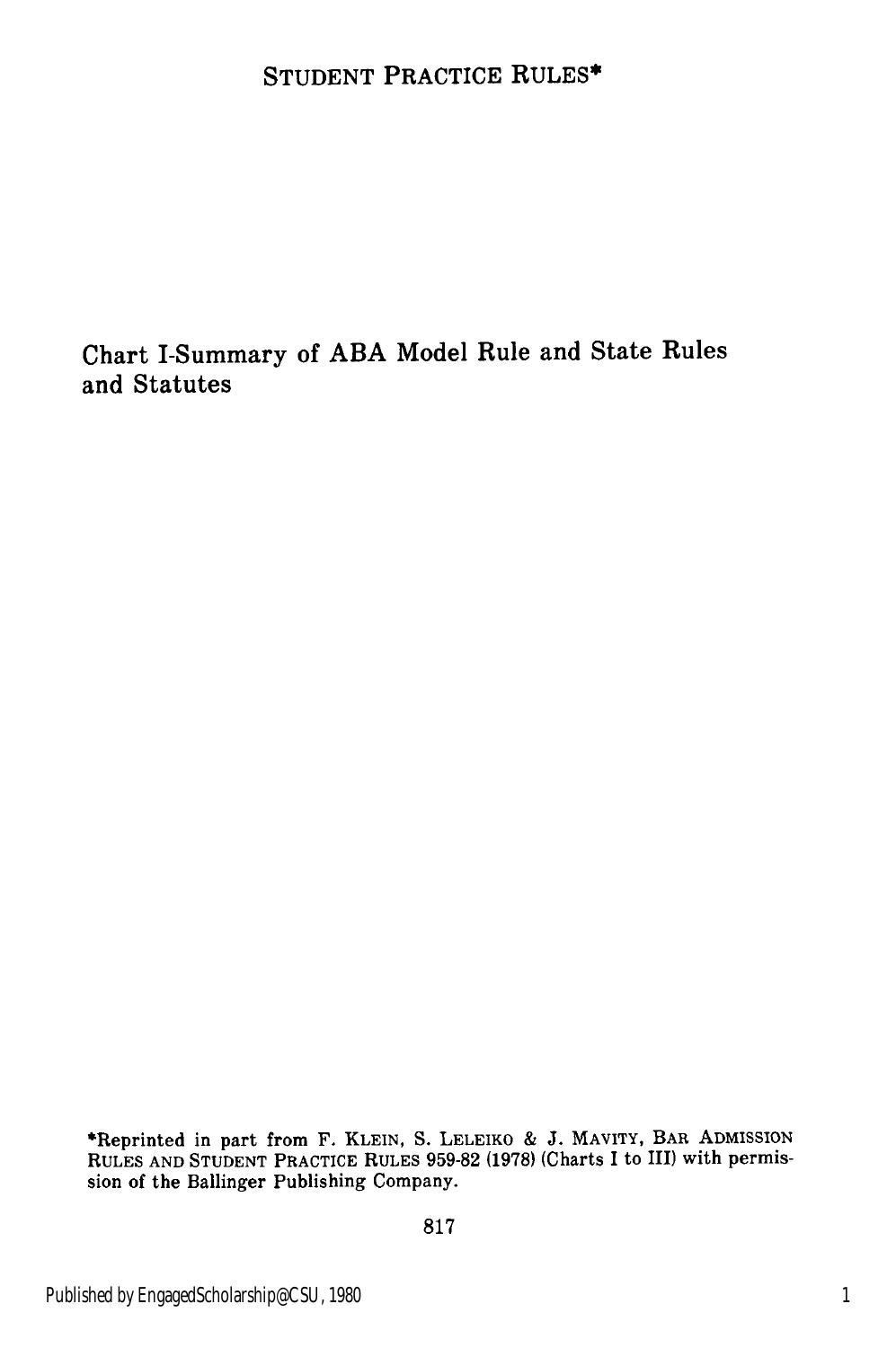| State                    | How<br>Established                                                                                                              | Law School<br>Enrollment                                                                                             | Student<br>Qualifications Body                                                                       | Certifying                                                          | Duration of<br>Certification                                                                                                                        | Nature of<br>Client                        |
|--------------------------|---------------------------------------------------------------------------------------------------------------------------------|----------------------------------------------------------------------------------------------------------------------|------------------------------------------------------------------------------------------------------|---------------------------------------------------------------------|-----------------------------------------------------------------------------------------------------------------------------------------------------|--------------------------------------------|
| <b>ABA</b> Model<br>Rule |                                                                                                                                 | A.B.A. State                                                                                                         | 4 semesters                                                                                          | Dean                                                                | 18 months, or Indigent,<br>Bar, C.,T.                                                                                                               | <b>State</b>                               |
| Alabama                  | Supreme<br>Court Rule                                                                                                           | State                                                                                                                | 4 semesters                                                                                          | Dean                                                                | T., Dis., ter-<br>mination by<br>Bd. of Com-<br>missioners of<br>Ala. State<br>Bar                                                                  | Any Indivi-<br>dual, State                 |
| Alaska*                  | Alaska Bar<br>Rule IV-44                                                                                                        | A.B.A.                                                                                                               | 45 semester<br>hours                                                                                 | Dean                                                                | 6 months, R., No Specified<br>or term. upon Limitation<br>failure to take<br>first bar exam<br>for which eli-<br>gible, or<br>failure to pass<br>it |                                            |
| Arizona                  | Supreme<br>Court Rule<br>28(e)                                                                                                  | N.L.S.                                                                                                               | 4 semesters                                                                                          | Dean                                                                | 18 months, or Any Indivi-<br>Bar, C., T.                                                                                                            | dual, State,<br>Political Sub-<br>division |
| Arkansas                 | Rule XII of<br>the Rules<br>Regulating<br>the Practice<br>of Law                                                                | A.B.A. State 4 semesters                                                                                             |                                                                                                      | Dean                                                                | 18 months, or Indigent,<br>Bar, C., T.                                                                                                              | <b>State</b>                               |
| California               | <b>State Bar</b><br>Rules                                                                                                       | Accred., or<br>specified<br>alternatives                                                                             | 3 semesters;<br>or $2$ yrs.<br>study $w/$<br>lawyer or<br>judge; or spe-<br>cified alter-<br>natives | Dean, Ass't or Bar, T.<br>Assoc. Dean;<br>specified<br>alternatives |                                                                                                                                                     | No Specified<br>Limitation                 |
| Colorado                 | Colo. Rev.<br>Stat. § 12-1-<br>19 (1963), Rule<br>of Civil<br>Proc. 226                                                         | Accred.<br>State                                                                                                     | any student<br>with approval Court, Law-                                                             | Judge of<br>yers in charge<br>of Legal Aid<br>Clinic                |                                                                                                                                                     | Indigent                                   |
| Connecticut              | Superior<br>Court § 42A                                                                                                         | Rules for the A.B.A., State 3 semesters<br>or A.B.A. in<br>state having<br>reciprocity<br>privileges for<br>students |                                                                                                      | Dean                                                                | Bar (2nd bar<br>following<br>graduation);<br>C (pass 2nd<br>bar); T., Dis.                                                                          | Any Indivi-<br>dual, State                 |
| FOOTNOTES AND KEY        |                                                                                                                                 |                                                                                                                      |                                                                                                      |                                                                     |                                                                                                                                                     |                                            |
|                          | 1. Preparation of Court Documents                                                                                               |                                                                                                                      |                                                                                                      |                                                                     |                                                                                                                                                     |                                            |
| 2. Advise                | 3. Delaware is no longer processing applications under its rule.                                                                |                                                                                                                      |                                                                                                      |                                                                     |                                                                                                                                                     |                                            |
| Enrollment:              |                                                                                                                                 |                                                                                                                      |                                                                                                      |                                                                     |                                                                                                                                                     |                                            |
|                          | A.B.A. = ABA-approved law school<br>State = law school located in state<br>Accred. = law school accredited or approved by state |                                                                                                                      |                                                                                                      |                                                                     |                                                                                                                                                     |                                            |

- 
- **L.S. -** a law school **N.L.S. -** named law school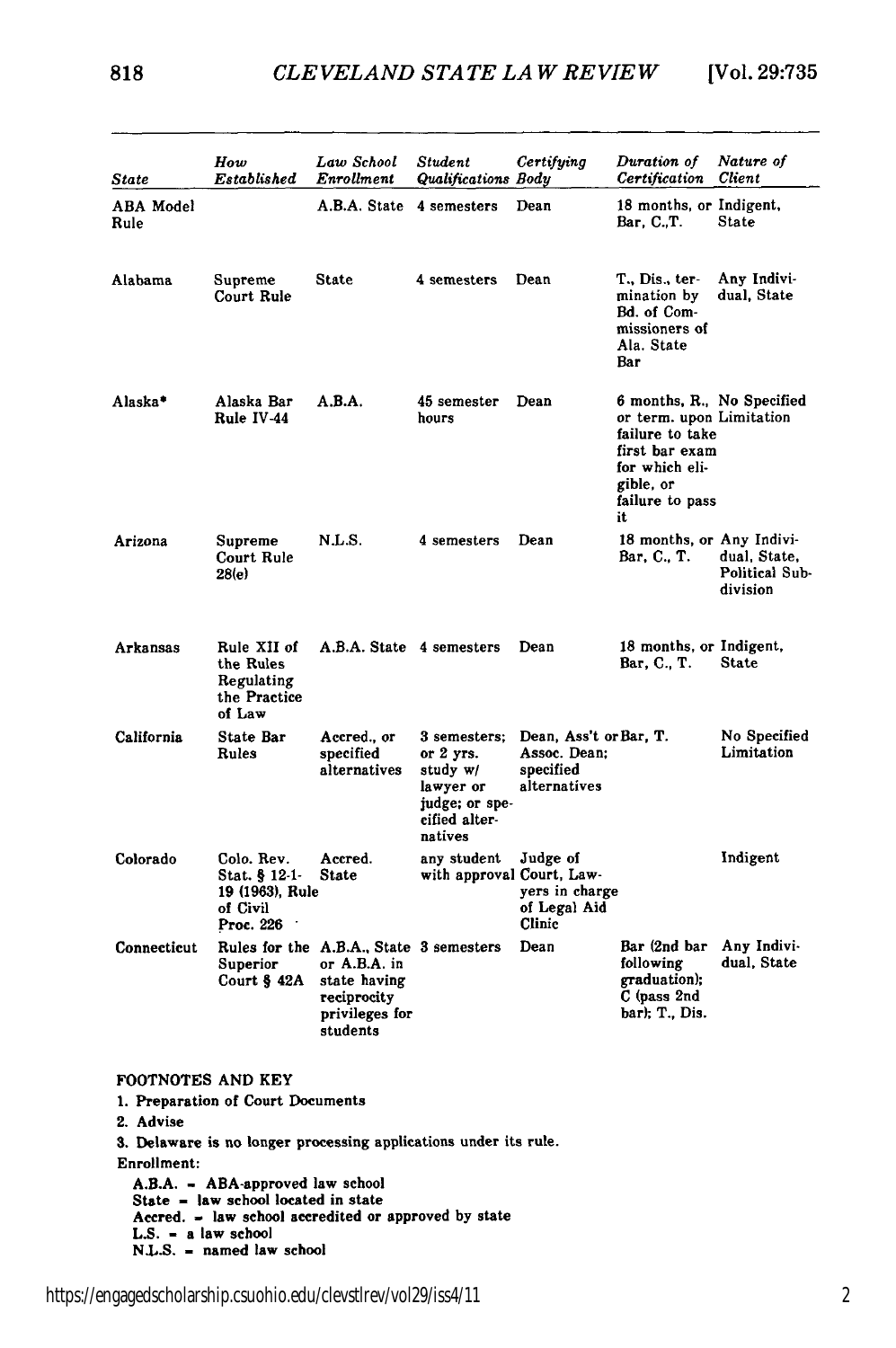| Nature of<br>Case      | Tribunal                                        | Extent of<br>Practice               | Compensation Required                                                                         | Personal<br>Supervision                                                            | Supervisor<br>Eligibility                                | Type of<br>Program<br><b>Specified</b>                                                                       |
|------------------------|-------------------------------------------------|-------------------------------------|-----------------------------------------------------------------------------------------------|------------------------------------------------------------------------------------|----------------------------------------------------------|--------------------------------------------------------------------------------------------------------------|
| Criminal.<br>Civil     | Any Court or In Court,<br>Admin.                | Court Doc.                          | Source other<br>than client.                                                                  | Crim. Right<br>to Counsel.<br>Appellate<br>Argument                                | Bar member,<br>Approved by<br>dean                       |                                                                                                              |
| Criminal<br>Civil      | Any Court or In Court,<br>Admin.                | Court Doc.,<br>Counsel <sup>2</sup> | Source other<br>than client.                                                                  | <b>Cases Tried</b><br>Before a Jury                                                | Bar member                                               | Clin. Prog. su-<br>pervised by<br>Faculty mem-<br>ber or full-<br>time adminis-<br>trator who is<br>a lawyer |
| "All pro-<br>ceedings" | Any Court or In Court<br>Admin.                 |                                     |                                                                                               | In Court (ex-<br>cept for speci-<br>fied District<br>Ct. appear-<br>ances); Admin. |                                                          |                                                                                                              |
| Criminal.<br>Civil     | Any Court or In Court,<br>Admin.                | Court Doc.,<br>Counsel              | Source other<br>than client.                                                                  | Crim. Right<br>to Counsel,<br>Appellate<br>Argument,<br>Specified<br>Crim. Cases   | Bar member, Program ap-<br>Approved by proved by<br>dean | dean &<br>faculty                                                                                            |
| Criminal,<br>Civil     | Any Court or In Court,<br>Admin.                | Court Doc.                          | No compensa- Crim. Right<br>tion in connec-to Counsel<br>tion with<br>Court Appear-<br>ances. |                                                                                    | Bar member,<br>Approved by<br>dean                       |                                                                                                              |
| Criminal.<br>Civil     | Any Court or In Court,<br>Admin.                | Court Doc.,<br>Counsel              | Source other In Court or<br>than client.                                                      | Admin., Coun-for 2 years<br>sel, Deposi-<br>tions                                  | Bar member.                                              |                                                                                                              |
| Criminal.<br>Civil     | District.<br>County, and<br>Municipal<br>Courts | In Court                            |                                                                                               |                                                                                    |                                                          | Legal Aid<br>Clinic                                                                                          |
| Criminal<br>Civil      | Any Court or In Court.<br>Admin.                | Court Doc.                          | Source other In Court<br>than client.                                                         | unless waived<br>by judge.                                                         | As specified                                             |                                                                                                              |

Duration of Certification:

Mo. **=** months after it is filed

Bar **=** publication of results of first bar exam after grad.

 $C =$  continues until admitted to bar when pass first bar exam<br> $T =$  may be terminated by court or dean

 $R =$  renewable

Nature of Client:

State **-** participation in criminal matter on behalf of state

\*Rule is applicable to graduates of law schools who have not yet taken the bar exam.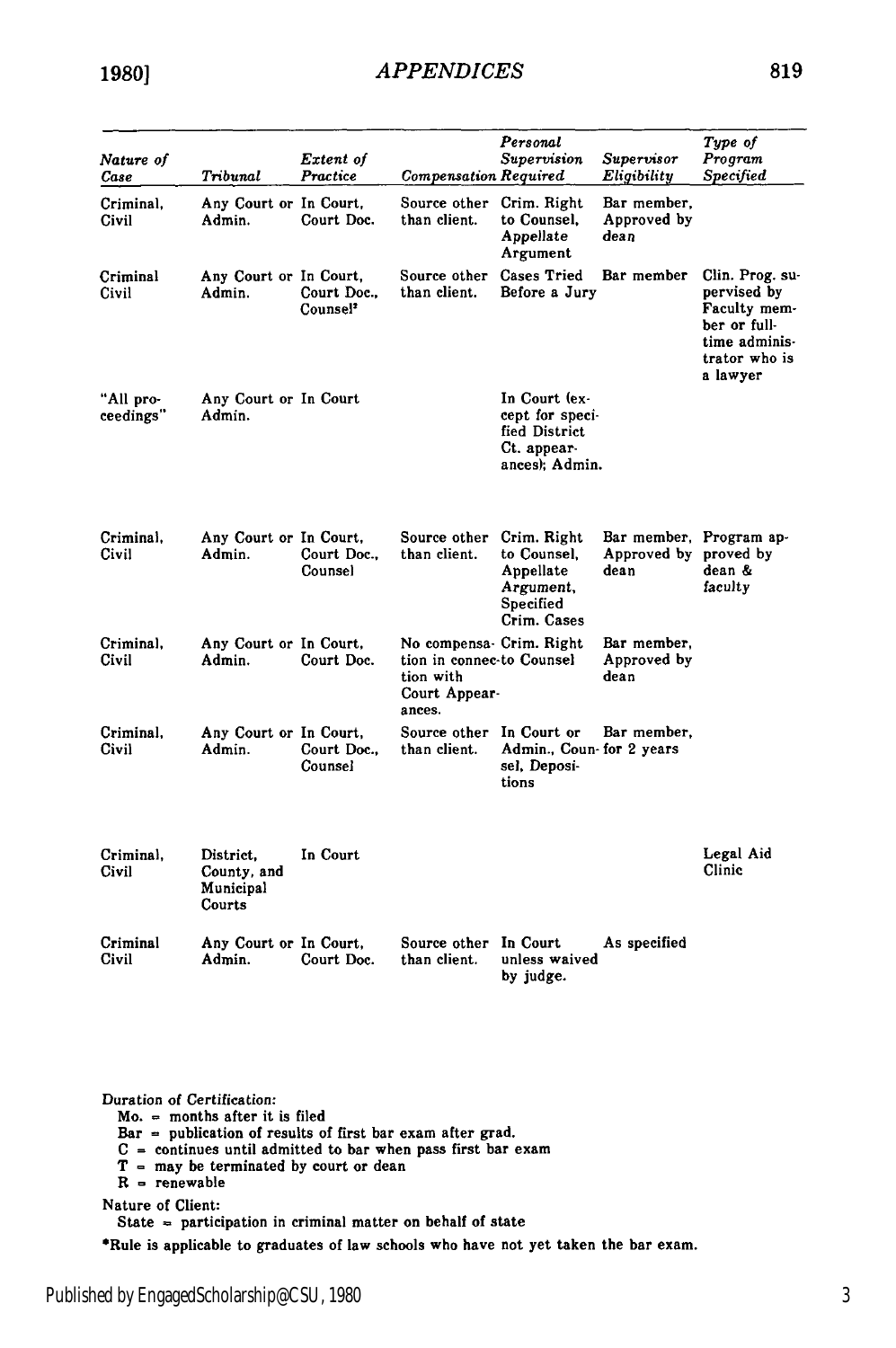820

| State                   | How<br>Established                                                                                     | Law School<br>Enrollment | Student<br><b>Qualifications Body</b>                                                                                            | Certifying                                            | Duration of<br>Certification                                         | Nature of<br>Client                                                  |
|-------------------------|--------------------------------------------------------------------------------------------------------|--------------------------|----------------------------------------------------------------------------------------------------------------------------------|-------------------------------------------------------|----------------------------------------------------------------------|----------------------------------------------------------------------|
| Delaware**              | Supreme<br>Court Rule<br>55; Bd. of Bar<br><b>Examiners</b><br>Rule BR-55.2,<br>55.3                   | A.B.A.                   | 2 years                                                                                                                          | Preceptor,<br>Dean, Board<br>٥f<br>Bar Exam-<br>iners | <b>Expires</b><br>annually on<br>Dec. 31, R.,<br>Т.                  | Indigent,<br><b>State</b>                                            |
| District of<br>Columbia | Court of Ap- A.B.A.<br>peals Rule 46, Accred.<br>III; Superior<br>Court Crim.<br>Div. Rule 44-<br>I(f) |                          | 51 semester<br>hours, includ- of Appeals<br>ing Evid., &<br>Crim. and<br>Civil Pro.; en-<br>rollment in<br>clinical pro-<br>gram | Dean, Court                                           | 12 months, or Indigent,<br>Bar, C., T.                               | U.S.; D.C.                                                           |
| Florida*                | Article XVIII A.B.A.<br>of the Inte-<br>gration Rule<br>of the Florida<br>Bar                          |                          | 4 semesters                                                                                                                      | Dean                                                  | 18 months, T. Indigent,                                              | State                                                                |
| Georgia                 | Ga. Code Ann.A.B.A.<br>$(1973)$ §§ 9-<br>401.1, 9-401.2 State                                          | Accred.                  | % of required Dean<br>credits                                                                                                    |                                                       | 12 months;<br>coterminous<br>with enroll-<br>ment                    | Indigent,<br><b>State</b>                                            |
| Hawaii                  | Supreme<br>Court Rule 25                                                                               | N.L.S.                   | $\frac{2}{3}$ of required Dean<br>credits; enroll-<br>ment in clini-<br>cal program                                              |                                                       | Coterminous<br>with enroll-<br>ment in clini-<br>cal program,<br>Т.  | Any Indivi-<br>dual, U.S.,<br>State, Politi-<br>cal Subdivi-<br>sion |
| Idaho*                  | Supreme<br>Court and<br><b>State Bar</b><br><b>Rule 123</b>                                            | L.S.                     | % of required Dean, State<br>credits                                                                                             | Bar, Supreme once, T.<br>Court                        | 12 months, R. No Specified                                           | Limitation                                                           |
| Illinois                | Supreme<br>Court Rule<br>711                                                                           | Accred.                  | 3/3 of required Dean<br>credits                                                                                                  |                                                       | 18 months, or Indigent,<br>Bar, C., T.                               | <b>State</b>                                                         |
| Indiana                 | Supreme<br>Court Admis A.A.L.S.<br>sion and Disci-<br>pline Rule 2.1                                   | A.B.A. or                | % of required Dean<br>credits                                                                                                    |                                                       | As specified                                                         | Indigent,<br>State, Govern<br>mental<br>Agency                       |
| Iowa                    | Supreme<br>Court Rule<br>120                                                                           | A.B.A.<br>Accred.        | $1\frac{1}{2}$ years                                                                                                             | Dean                                                  | Coterminous<br>with enroll-<br>ment in edu-<br>cational pro-<br>gram | No Specified<br>Limitation                                           |
| Kansas                  | Supreme<br>Court Rules:<br>215                                                                         | Accred.                  | 4 semesters                                                                                                                      | Dean                                                  | 18 months, or Indigent,<br>Bar, C., T.                               | <b>State</b>                                                         |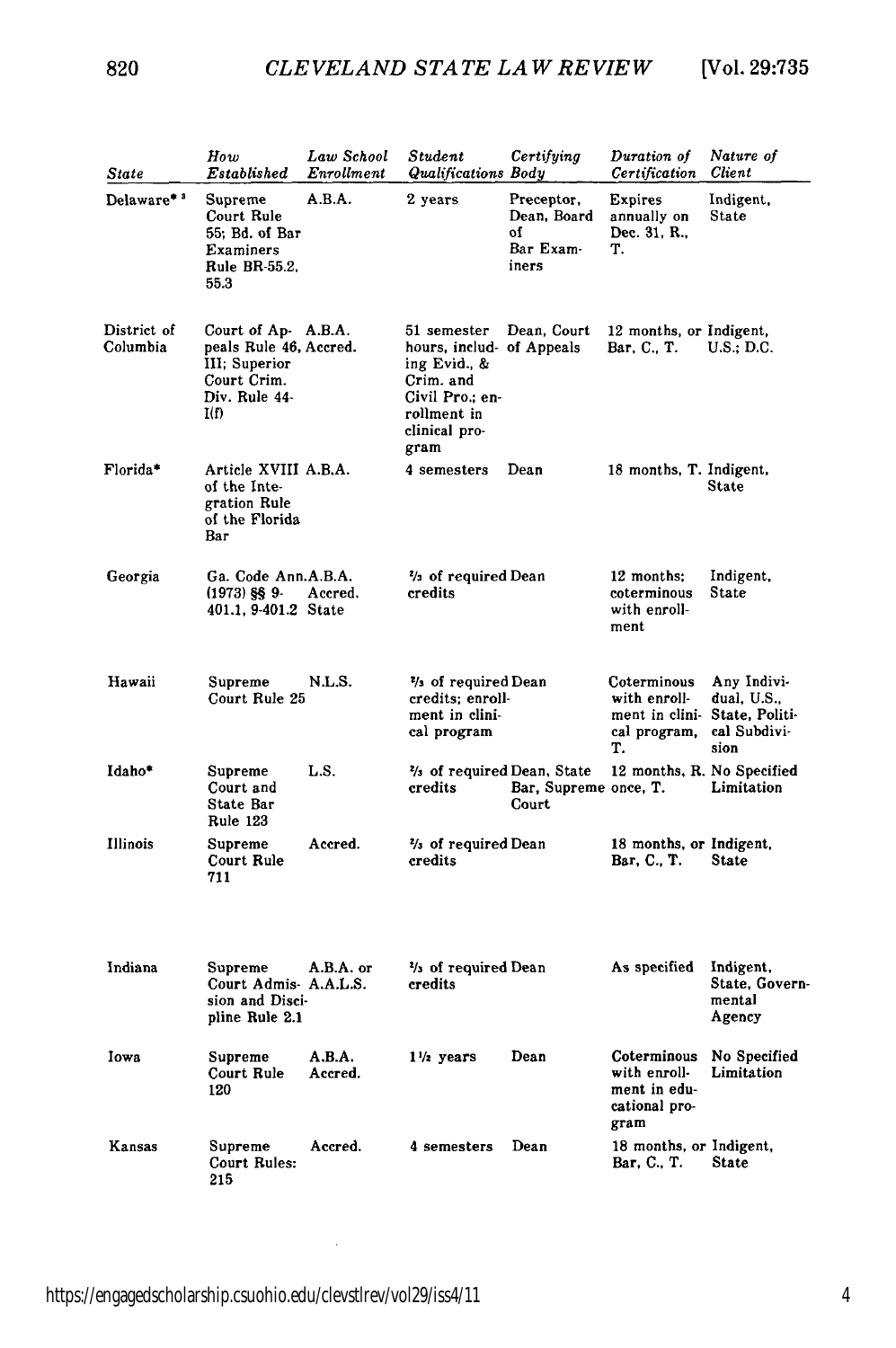| Nature of<br>Case                     | Tribunal                                                | Extent of<br>Practice                     | <b>Compensation Required</b>                  | Personal<br>Supervision                                                                        | Supervisor<br>Eligibility                                                 | Type of<br>Program<br><b>Specified</b>                                      |
|---------------------------------------|---------------------------------------------------------|-------------------------------------------|-----------------------------------------------|------------------------------------------------------------------------------------------------|---------------------------------------------------------------------------|-----------------------------------------------------------------------------|
| Criminal<br>Civil                     | Any Court<br>(except<br>Supreme<br>Court), or<br>Admin. | In Court.<br>Court Doc.                   | Source other Crim. Right<br>than client.      | to Counsel                                                                                     | Bar member<br>of Supreme<br>Court                                         | Program ap-<br>proved by<br>Delaware Bar<br>Assn.                           |
| Criminal<br>Misde-<br>meanors, Civil  | Specified<br>Courts                                     | In Court,<br>Court Doc.                   | No compensa Oral Argu-<br>tion of any<br>kind | of Appeals                                                                                     | Bar Member, Law School<br>ment in Court Approved by Clinical Pro-<br>Dean | gram                                                                        |
| Criminal,<br>Civil                    | Any Court<br>or Admin.                                  | In Court,<br>Court Doc.                   | Source other<br>than client.                  | In Court<br>when Requir- Approved by<br>ed by Trial<br>Judge, Appel-<br>late Argu-<br>ment     | Bar Member,<br>Dean                                                       |                                                                             |
| Criminal,<br>Civil                    | No Specified Any activity<br>Limitation                 |                                           |                                               | Grand Jury<br>Invest., Civil.<br>Criminal<br>Trials. Crimi<br>nal Proceed-<br>ings             | As specified                                                              | Legal Aid<br>Agency<br>approved by<br>Superior<br>Court; D.A.'s<br>Office.  |
| Criminal,<br>Civil                    | Any Court,<br>Legislative<br>or Admin.                  | In Court.<br>Court Doc.,<br>Counsel       | Source other<br>than client.                  | Every Tribu- Bar Member<br>nal and Court of Sup. Ct.                                           | approved by<br>law school                                                 | Law School<br>Clinical Pro-<br>gram                                         |
| Criminal.<br>Civil                    | Any Trial<br>Court                                      | In Court.<br>Court Doc.                   | Source other Specified<br>than client.        | Actions                                                                                        | Bar Member,<br>Practicing 5<br>years                                      |                                                                             |
| Criminal.<br>Civil                    | Trial Courts<br>or Admin.                               | In Court.<br>Court Doc<br>Counsel         | Source other<br>than client.                  | Crim. Cases<br>With Impri-<br>sonment Sen-<br>tences, Civil<br>& Criminal<br>Contempt<br>Cases | Bar Member                                                                | Legal Aid<br>Clinic, Pub.<br>Defender.<br><b>State Law</b><br>Office        |
| Criminal,<br>Civil                    | Any Court or In Court,<br>Admin.                        | Counsel                                   |                                               | Crim. Right<br>to Counsel,<br>Civil Proceed-<br>ings in Open<br>Court                          | Bar Member                                                                | Law School<br>Legal Intern-<br>ship Program                                 |
| Criminal.<br>Misdemean-<br>ors, Civil | Trial Courts                                            | In Court for<br>Misdemeanors than client. | Source other                                  | Criminal<br>Misdemeanors counsel                                                               | Licensed                                                                  | Educational<br>prog. app'd.<br>and supervis-<br>ed by law<br>school faculty |
| Criminal,<br>Civil                    | Any Court<br>(except Su-<br>preme Court)<br>or Admin.   | In Court,<br>Court Doc.                   | Source other<br>than client.                  | Crim. Right<br>to Counsel.<br>Specified Ac dean<br>tions                                       | Bar Member,<br>approved by                                                |                                                                             |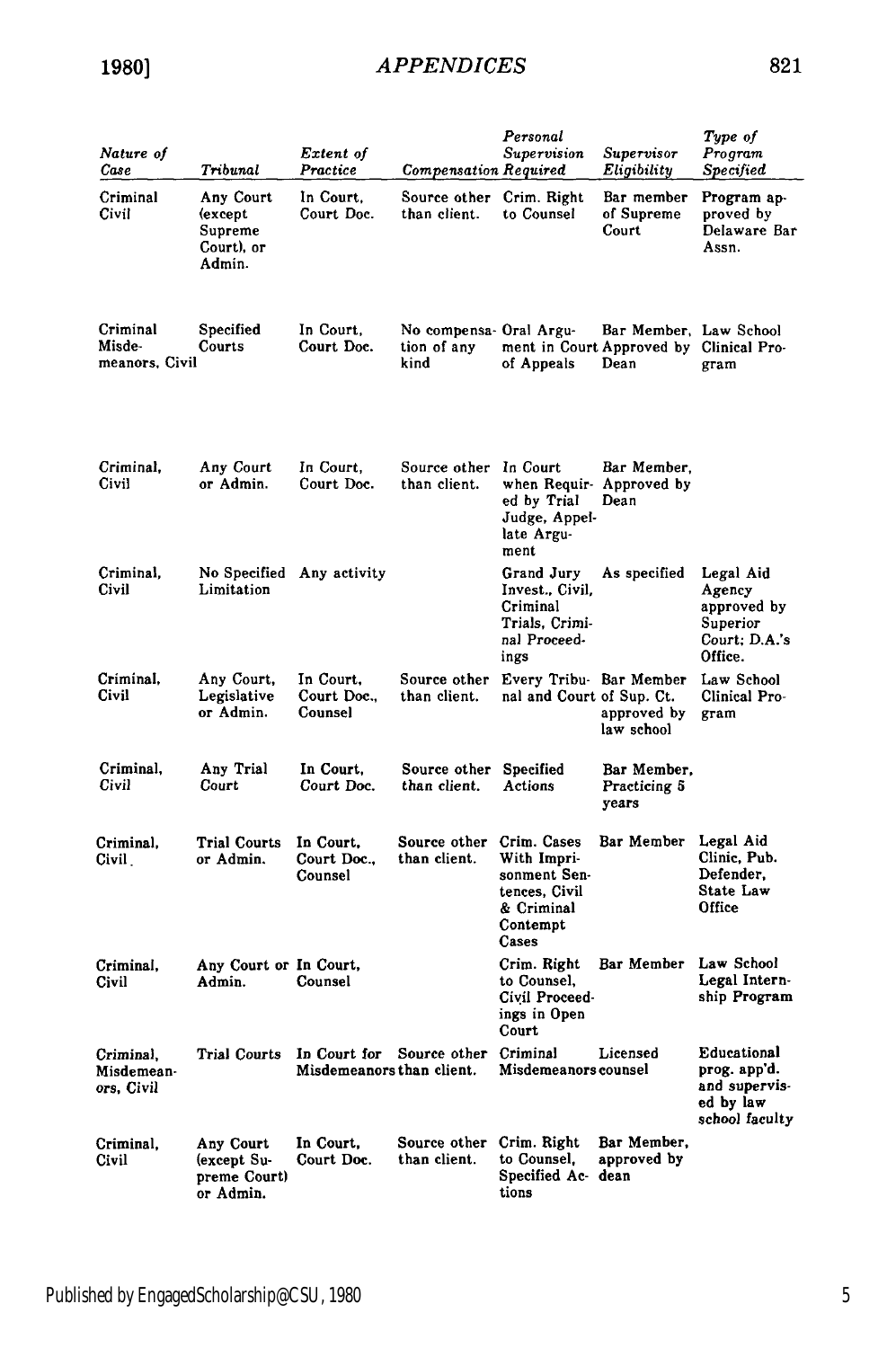| State                        | How<br>Established                                                                                      | Law School<br>Enrollment                                             | Student<br>Qualifications Body                                                                           | Certifying                                                                                   | Duration of<br>Certification                                 | Nature of<br><b>Client</b>                      |
|------------------------------|---------------------------------------------------------------------------------------------------------|----------------------------------------------------------------------|----------------------------------------------------------------------------------------------------------|----------------------------------------------------------------------------------------------|--------------------------------------------------------------|-------------------------------------------------|
| Kentucky*                    | Court of Ap- A.B.A. or<br>peals Rule<br>2.540                                                           | A.A.L.S.                                                             | credits                                                                                                  | 1/3 of required Chief Justice, Bar<br>Ct. of Ap-<br>peals,<br>Dean, Faculty<br>Dir. of Prog. |                                                              | Indigent,<br><b>State</b>                       |
| Louisiana                    | Supreme<br>Court Rule<br>xх                                                                             | A.B.A.<br><b>State</b>                                               | 4 semesters                                                                                              | Dean                                                                                         | 12 months, or Indigent,<br>Bar, C., T.                       | State.<br>Political Sub-<br>division            |
| Maine                        | Supreme Judi-A.B.A.<br>cial Court Civ.State.or<br>Crim. Pro.<br>Rule $62:$<br>M.R.S.A. Title<br>4 § 807 | Pro. Rule 90; State resident<br>in A.B.A.<br>school                  | 4 semesters                                                                                              | Dean                                                                                         | Т.                                                           | Indigent,<br><b>State</b>                       |
| Maryland                     | peals Rule 18 Accred. or                                                                                | Court or Ap- A.B.A. State, senior; past or Dean<br>A.B.A. in<br>D.C. | present parti-<br>cipant in clini-<br>cal program                                                        |                                                                                              | 18 months, or Indigent,<br>Bar, C., T.                       | <b>State</b>                                    |
| <b>Massachusetts Supreme</b> | Judicial Court<br>Rule 3:11                                                                             | <b>State</b>                                                         | senior (2nd<br>vear in civil<br>proceedings<br>only); Evid. &<br>Trial Prac.<br>prereqs. or co-<br>reqs. | Dean                                                                                         | Bar, C.                                                      | Indigent,<br>State, Sub-<br>division.<br>Agency |
| Michigan                     | Administra-<br>tives Rules<br>GCR 921                                                                   | Accred.                                                              | completed 1st Dean<br>year                                                                               |                                                                                              | Т.                                                           | Indigent,<br>State                              |
| Minnesota                    | Supreme<br>Court Rules<br>on Certified<br>Law Students,<br>Rule 1                                       | A.B.A.<br>State                                                      | completed 1st Dean<br>year                                                                               |                                                                                              | 12 months,<br>may be ex-<br>tended                           | Indigent,<br>State. Sub-<br>division.<br>Agency |
| Mississippi                  | Miss. Code.<br>Art. 5                                                                                   | <b>State</b>                                                         | credits; enroll-Judge of<br>ment in Legal Court<br>Internship<br>Prog.                                   | % of required Law School,                                                                    | coterminous Limitation<br>w/enrollment                       | 12 months. T. No Specified                      |
| Missouri                     | Supreme<br>Court Rule 13                                                                                | A.B.A.                                                               | 50 credits                                                                                               | Dean                                                                                         | 18 months, or Indigent,<br>Bar, C., T.                       | <b>State</b>                                    |
| Montana                      | Montana Stu-A.B.A.<br>dent Practice<br>Rule                                                             |                                                                      | 4 semesters                                                                                              | Dean                                                                                         | 12 months, R., Indigent,<br>or admission State<br>to Bar. T. |                                                 |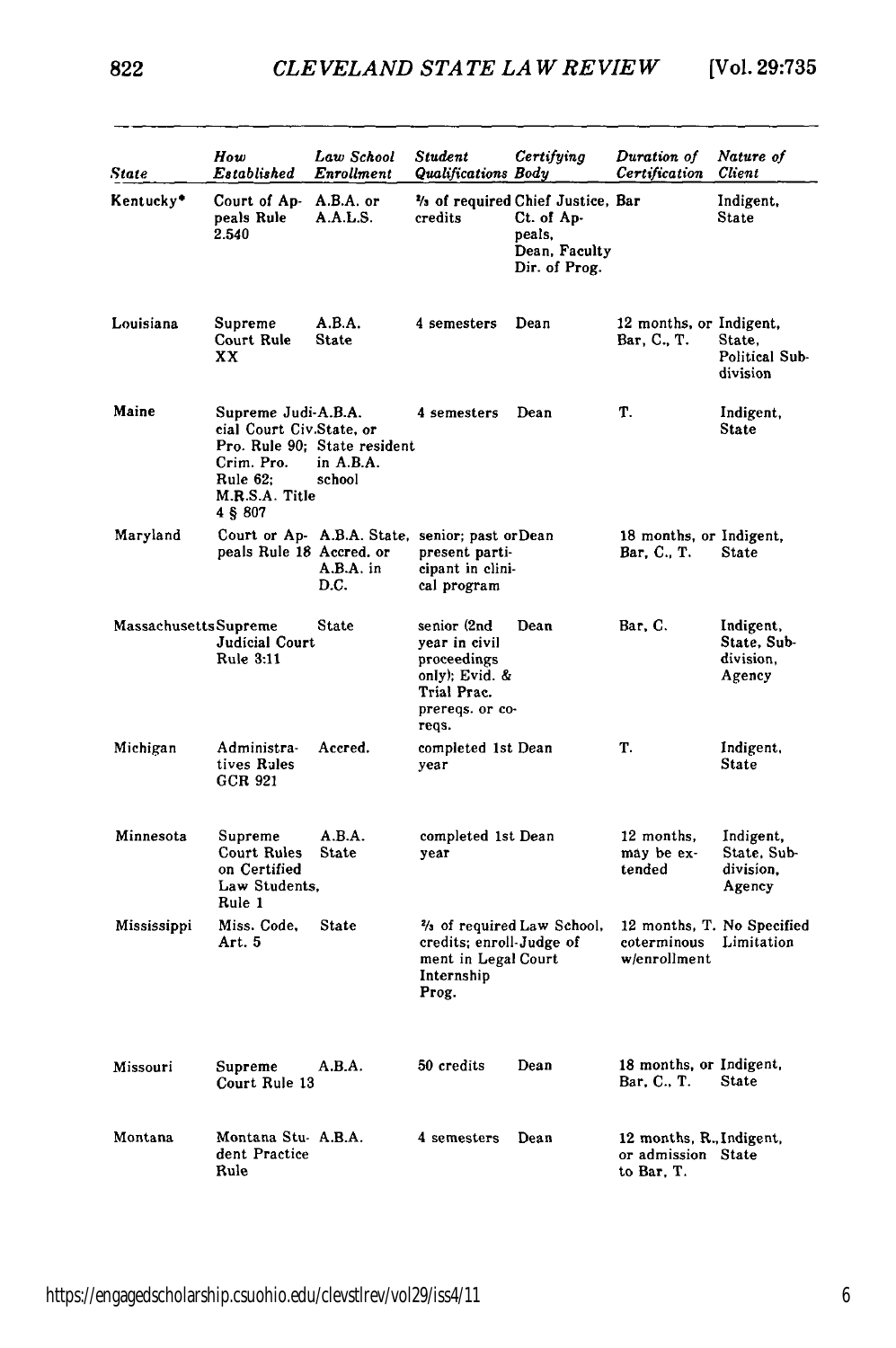| Nature<br>of Case  | Tribunal                                                             | Extent of<br>Practice               | <b>Compensation Required</b>                   | Personal<br>Supervision                                                                                    | Supervisor<br>Eligibility                                                             | Type of<br>Program<br>Specified                                                                                    |
|--------------------|----------------------------------------------------------------------|-------------------------------------|------------------------------------------------|------------------------------------------------------------------------------------------------------------|---------------------------------------------------------------------------------------|--------------------------------------------------------------------------------------------------------------------|
| Criminal,<br>Civil | Any Court or In Court,<br>Admin.                                     | Counsel                             | Source other Crim. Cases<br>than client.       | Involving<br><b>Fines More</b><br>than \$500, or<br>Imprisonment<br>More than 12<br>mos.                   | Bar Member                                                                            | Legal Aid or<br>Law School<br>Clinical Pro-<br>gram                                                                |
| Criminal,<br>Civil | Any Court or In Court,<br>Admin.                                     | Court Doc.                          | No compensa Crim. Right<br>tion of any<br>kind | to Counsel.<br>Appellate<br>Argument                                                                       | Admitted to<br>practice be-<br>fore sup. ct.<br>approved by<br>dean                   | Law School<br>Clinical Prog.                                                                                       |
| Criminal,<br>Civil | Any Court or In Court,<br>Admin.                                     | Court Doc.                          | Source other<br>than client.                   | Crim. Right<br>to Counsel,<br>Oral Argu-<br>ment in Law<br>Ct., Post Con-<br>viction Relief<br>Proceedings | Bar Member                                                                            | Organization<br>located in the<br>state, approv-<br>ed by Su-<br>preme judicial<br>court                           |
| Criminal,<br>Civil | Trial Courts<br>and Court of<br>Special Ap-<br>peals                 | In Court                            | No Compensa-In Court<br>tion                   |                                                                                                            | Bar member, Law School<br>approved by<br>faculty direc-<br>tor of clinical<br>program | Clinical Prog.                                                                                                     |
| Criminal,<br>Civil | Specified<br>Courts and<br>Admin.                                    | In Court                            | No compensa-None<br>tion                       |                                                                                                            | Specified cate-Designated<br>gories of bar programs<br>member                         |                                                                                                                    |
| Criminal.<br>Civil | All Courts<br>(except Ct. of Court Doc.,<br>Appeals and<br>Sup. Ct.) | In Court,<br>Counsel                |                                                | Crim. or Juve-Bar member<br>nile Cases<br>With Penalty<br>in Excess of 6<br>months                         |                                                                                       | Legal Aid<br>Clinic, prose-<br>cutors & city<br>attorneys' offi-<br>ces                                            |
| Criminal,<br>Civil | Any Trial<br>Court                                                   | In Court,<br>Counsel                |                                                | In Court and Bar member<br>at "Critical<br>stage of pro-<br>ceedings"                                      |                                                                                       |                                                                                                                    |
| Criminal,<br>Civil | Any Court                                                            | In Court                            | tion                                           | No compensa Trial or Hear Licensed by<br>ing                                                               | state                                                                                 | Established<br>legal intern-<br>ship program<br>supervised by<br>faculty<br>member<br>licensed to<br>practice law. |
| Criminal,<br>Civil | Any Court or In Court,<br>Admin.                                     | Court Doc.                          | Source other<br>than client.                   | Const. Right Bar member<br>to Counsel,<br>Appellate<br>Argument                                            |                                                                                       |                                                                                                                    |
| Criminal,<br>Civil | Any Trial<br>Court or Ad-<br>min. limited<br>practice in<br>Sup.Ct.  | In Court.<br>Court Doc.,<br>Counsel | Source other<br>than client.                   | Crim. Right<br>to Counsel,<br>Sup. Ct.<br>Appellate<br>Arg.                                                | Bar member,<br>approved law<br>school dean                                            |                                                                                                                    |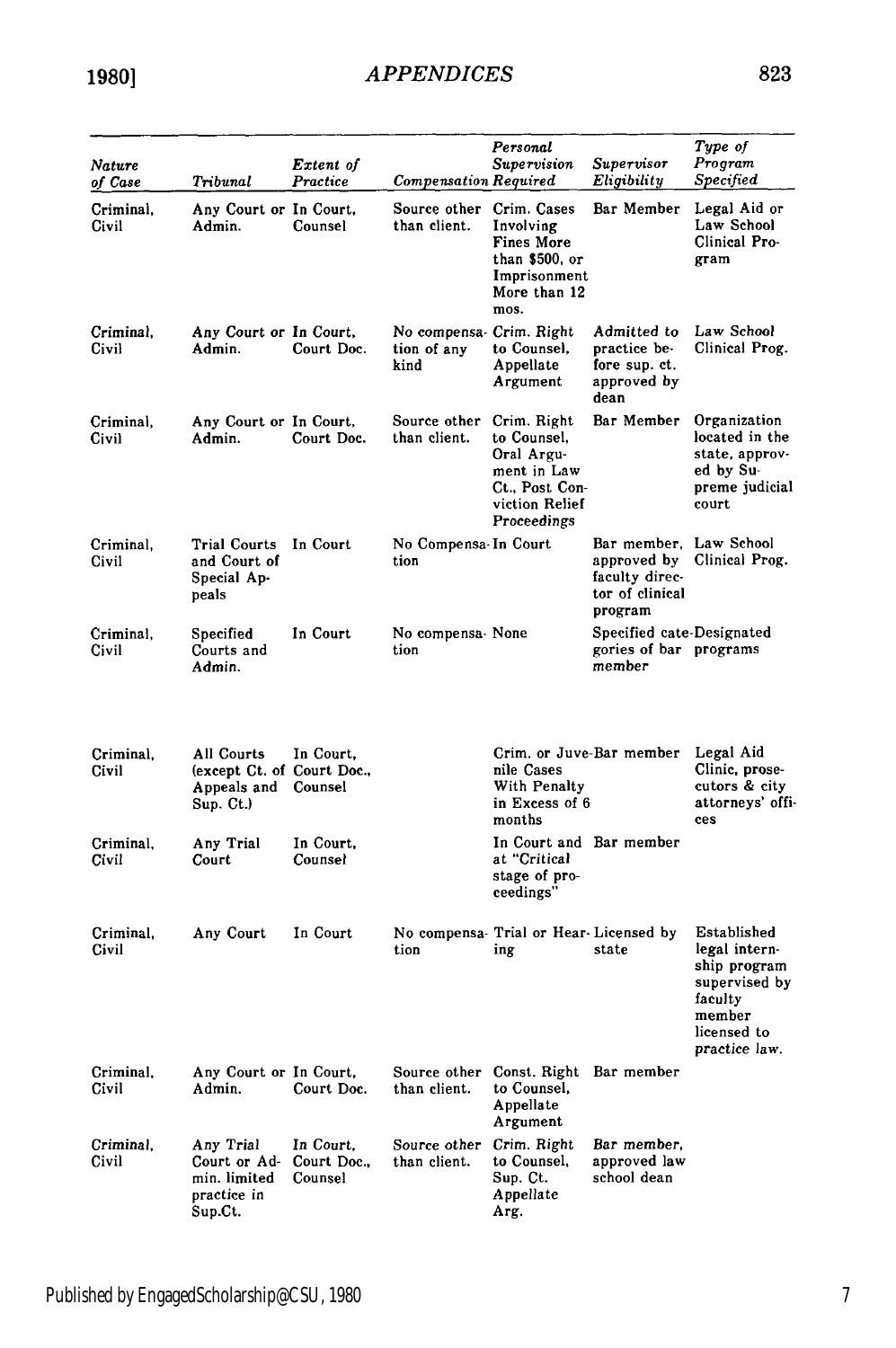| State               | How<br>Established                                                                                       | Law School<br>Enrollment | Student<br>Qualifications Body                                          | Certifying                                                         | Duration of<br>Certification                                                        | Nature of<br>Client                             |
|---------------------|----------------------------------------------------------------------------------------------------------|--------------------------|-------------------------------------------------------------------------|--------------------------------------------------------------------|-------------------------------------------------------------------------------------|-------------------------------------------------|
| Nebraska            | Rev. Stat. §<br>7-101.01; Su-<br>preme Court<br>Rule of Legal<br>Practice by<br>Approved<br>Law Students | A.B.A.<br><b>State</b>   | 4 semesters                                                             | Dean                                                               | 12 months, or No Specified<br>Bar, C., T.                                           | Limitation                                      |
| Nevada              | No Rule                                                                                                  |                          |                                                                         |                                                                    |                                                                                     |                                                 |
| New Hamp-<br>shire* | Supreme<br>Court Rule 23                                                                                 | Accred.                  | 2nd or 3rd<br>vear student                                              |                                                                    |                                                                                     | Indigent,<br>State, Subdi-<br>vision,<br>Agency |
|                     | New Jersey* New Jersey<br>Rules of<br>Court 1:21-3(c)                                                    | A.B.A.                   | 3rd year<br>student                                                     |                                                                    |                                                                                     |                                                 |
| New Mexico          | Supreme<br>Court Rules<br>of Civil Proce-<br>dure #84                                                    | N.L.S.                   | 30 semester<br>hours & en-<br>rollment in<br>clinical pro-<br>gram      | Dean                                                               |                                                                                     | No Specified<br>Limitation                      |
| New York*           | Judiciary Law L.S.<br>§§ 478,484                                                                         |                          | vear                                                                    | Appellate<br>Division                                              | senior or final Regulated by Regulated by Indigent,<br>appellate divi-State<br>sion |                                                 |
| North<br>Carolina   | Supreme<br>Court Rules<br>Governing<br>Practical<br>Training of<br>Law Students<br>(Appendix IX-<br>A)   | Accred.<br><b>State</b>  | % of required Dean<br>credits                                           |                                                                    | 18 months, or Indigent<br>Bar, C., T.                                               |                                                 |
| North<br>Dakota     | Supreme<br>Court Rule                                                                                    | N.L.S.                   | 4 semesters                                                             | Dean; Sup.<br>$Ct - Ap$<br>pointed Bar<br>Member                   | 18 months, or Any Indivi-<br>graduation,<br>т.                                      | dual                                            |
| Ohio                | Supreme<br>Rule II                                                                                       | A.B.A.<br>Accred.        | % of required Dean<br>credits                                           |                                                                    | Bar, C., T.                                                                         | Indigent,<br>State, Subdi-<br>vision            |
| Oklahoma            | Supreme<br>Court Rules<br>on Legal<br>Internship                                                         | LS.                      | 50 academic<br>hours; speci-<br>fied require-<br>ments                  | Dean, Panel<br>of Bar Mem-<br>bers, Super-<br>vising Attor-<br>ney | As specified                                                                        | No Specified<br>Limitation                      |
| Oregon              | Supreme<br>Court Rules<br>for Admission<br>of Attorneys                                                  | A.B.A.<br><b>State</b>   | 4 semesters                                                             | Dean                                                               | 18 months, or Indigent,<br>Bar, C., T.                                              | <b>State</b>                                    |
| Penn-<br>sylvania   | Supreme<br>Court Rule 11 State                                                                           | A.B.A.                   | 4 semesters                                                             | Dean                                                               | 18 months, or Indigent,<br>Bar, C., T.                                              | State                                           |
| Puerto<br>Rico      | Rules and<br>Regulations of<br>of the Su-<br>preme Court,<br>11(e)                                       | Accred.                  | % of required Dean<br>credits; enroll-<br>ment in clini-<br>cal program |                                                                    | Coterminous<br>with law<br>school enroll-<br>ment, T.                               | No Specified<br>Limitation                      |

https://engagedscholarship.csuohio.edu/clevstlrev/vol29/iss4/11 8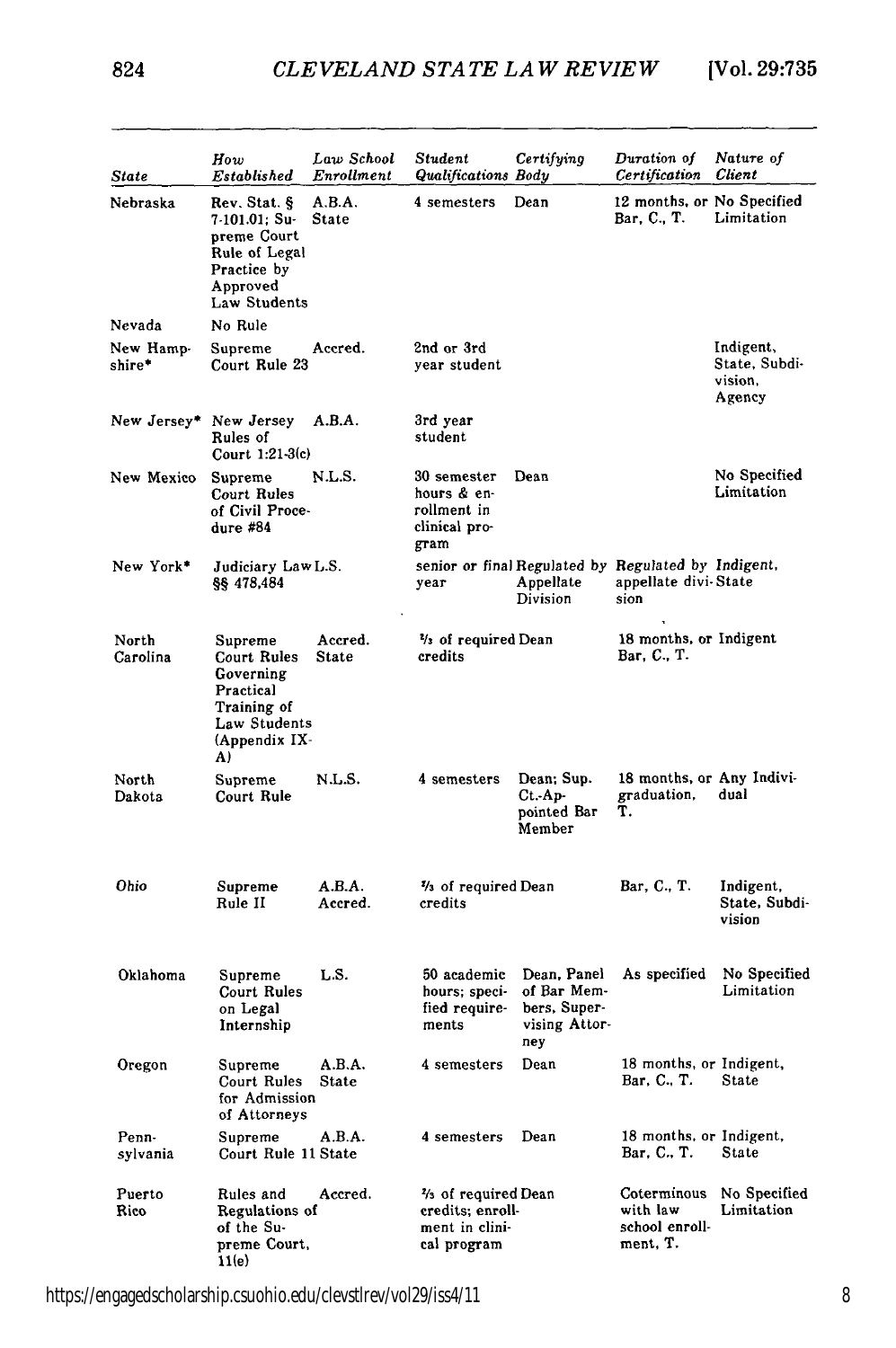**19801**

| Nature of<br>Case                                                    | Tribunal                                                                   | Extent of<br>Practice               | Compen-<br>sation                         | Personal<br>Supervision<br>Required                                                  | Supervisor<br>Eligibility                                      | Type of<br>Program<br><b>Specified</b>                       |
|----------------------------------------------------------------------|----------------------------------------------------------------------------|-------------------------------------|-------------------------------------------|--------------------------------------------------------------------------------------|----------------------------------------------------------------|--------------------------------------------------------------|
| Criminal,<br>Civil                                                   | Specified<br>Courts                                                        | In Court.<br>Court Doc.,<br>Counsel | Source other In Court<br>than client.     |                                                                                      | Admitted to<br>practice                                        |                                                              |
| Criminal,<br>Civil                                                   | Any Court<br>or Admin.                                                     | In Court                            |                                           | None                                                                                 | Bar member                                                     | Established<br>program ap-<br>proved by<br>sup. ct.          |
|                                                                      | Any Court<br>or Admin.                                                     | In Court                            |                                           |                                                                                      |                                                                | Program ap-<br>proved by Su-<br>preme court                  |
| Criminal,<br>Civil                                                   | Any Court<br>or Admin.                                                     | In Court,<br>Court Doc.,<br>Counsel |                                           | Crim. Cases<br>in District<br>Court                                                  | Bar member                                                     | Law School<br>Clinical Pro-<br>gram                          |
| Appellate<br>Division                                                | Regulated by Regulated by Regulated by No compen-<br>Appellate<br>Division | Appellate<br>Division               | sation                                    | Appellate<br>Division                                                                | Regulated by Regulated by Program ap-<br>Appellate<br>Division | proved by<br>Appellate<br>Division                           |
| Criminal,<br>Civil                                                   | Any Court<br>or Admin.                                                     | In Court,<br>Court Doc.,<br>Counsel | Source other As specified<br>than client. |                                                                                      | practice                                                       | Bar member, Legal Intern-<br>2 years active ship Program     |
| Criminal,<br>Civil                                                   | Any Court<br>or Admin.                                                     | In Court.<br>Court Doc.             | Source other<br>than client.              | Crim. Right<br>to Counsel,<br>Appellate<br>Argument,<br>Prosecutorial<br>Appearances | Bar member,<br>approved by<br>dean                             |                                                              |
| Criminal<br>Misdemean-<br>ors, Civil,<br>Specified<br>Juvenile Proc. | Any Court<br>or Admin.                                                     | In Court,<br>Court Doc.             | Without<br>Fee                            | In Court                                                                             | Admitted<br>to practice                                        |                                                              |
| Criminal,<br>Civil                                                   | As specified                                                               | In Court                            | than client.                              | Source other As specified                                                            | Specified<br>categories of<br>of bar mem-<br>ber               | Court-approv-<br>ed internship<br>program of a<br>law school |
| Criminal,<br>Civil                                                   | Any Court or In Court,<br>Admin.                                           | Court Doc.                          | Source other<br>than client.              | Felony Pro-<br>secutions,<br>Appellate<br>Argument                                   | Bar member,<br>approved by<br>dean                             |                                                              |
| Criminal,<br>Civil                                                   | Specified<br>Courts or<br>Admin.                                           | In Court,<br>Court Doc.             | Source other<br>than client.              | Crim. Right<br>to Counsel                                                            | Bar member.<br>approved by<br>dean                             |                                                              |
| Criminal,<br>Civil                                                   | Court of<br>First In-<br>stance, or<br>Admin.                              | In Court                            | No Compen-<br>sation                      |                                                                                      | Admitted to<br>Law School<br>practice                          | Law School<br>Clinical Prac-<br>tice Program                 |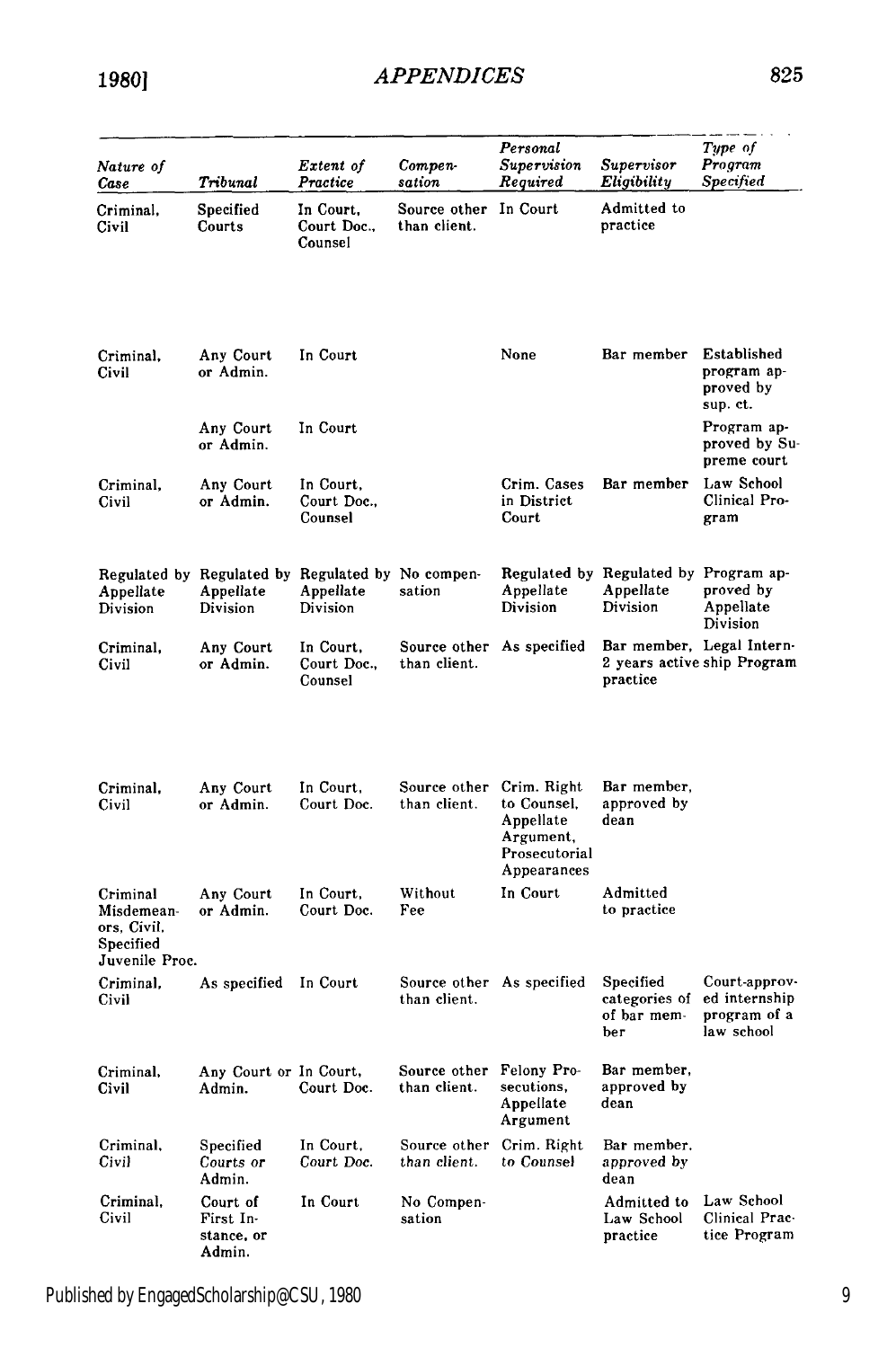| State                  | How<br>Established                                                                                                                                                                                             | Law School<br>Enrollment                                               | Student<br>Qualifications Body                                                                                                             | Certifying                                                                                   | Duration of<br>Certification                                         | Nature of<br><b>Client</b>                  |
|------------------------|----------------------------------------------------------------------------------------------------------------------------------------------------------------------------------------------------------------|------------------------------------------------------------------------|--------------------------------------------------------------------------------------------------------------------------------------------|----------------------------------------------------------------------------------------------|----------------------------------------------------------------------|---------------------------------------------|
| Rhode<br>Island        | No Rule                                                                                                                                                                                                        |                                                                        |                                                                                                                                            |                                                                                              |                                                                      |                                             |
| South<br>Carolina      | Supreme<br>Court Rule 12                                                                                                                                                                                       | N.L.S.                                                                 | 4 semesters                                                                                                                                | Dean                                                                                         | 18 months, or Indigent,<br>Bar, C.,T.                                | State                                       |
| South<br>Dakota        | S.D. Compiled N.L.S. or<br>Laws Ann. § A.B.A.<br>16-18-2.1 et.<br>seq.                                                                                                                                         |                                                                        | 4 semesters                                                                                                                                | Dean                                                                                         | Fixed by<br>dean, but no<br>longer than<br>18 months,<br>Bar, C., T. | Any Indivi-<br>dual, State,<br>County, City |
| $\mathtt{Tennessee}$ * | Supreme<br>Court Rule<br>37 § 19                                                                                                                                                                               | Accred.<br>State                                                       | senior                                                                                                                                     | Dean, Dir. of 12 months<br>Legal Clinic<br>Prog. or Bar<br>Assn. Spon-<br>sored Legal<br>Aid |                                                                      | Indigent,<br>State                          |
| Texas*                 | Tex. Rev.<br>Civ. Stat.<br>$(1975 \text{ Supp.})$<br>Title 14, Art.<br>320q-1; Rules<br>and Regula-<br>tions Govern-<br>ing the Parti-<br>cipation of<br>Qualified Law<br>Students<br>in the Trial of<br>Cases | Accred.                                                                | $\frac{2}{3}$ of re-<br>quired credits;<br>$\frac{1}{2}$ of required<br>credits if<br>enrolled in<br>clinical legal<br>education<br>course | Dean                                                                                         | Coterminous<br>with satis-<br>faction of<br>requirements,<br>Ί.      | Any Indivi-<br>dual, State                  |
| Utah                   | Supreme<br>Court Law<br>Student Prac-<br>tice Rule                                                                                                                                                             | L.S.                                                                   | 4 semesters                                                                                                                                |                                                                                              |                                                                      | No Specified<br>Limitation                  |
| Vermont                | No Rule                                                                                                                                                                                                        |                                                                        |                                                                                                                                            |                                                                                              |                                                                      |                                             |
| Virginia               | Supreme<br>Court Third<br>Year Stu-<br>dent Prac-<br>tice Rule,<br>Paragraph 15<br>of § IV of the<br>Rules for the<br>Integration of<br>the Bar                                                                | A.B.A.; but<br>out-of-state<br>school only<br>on recipro-<br>cal basis | 4 semesters                                                                                                                                | Dean                                                                                         | 18 months,<br>or $Bar, C.,$<br>т.                                    | Any Indivi-<br>dual. State                  |
| Washington*            | Supreme<br>Court Rule<br>9                                                                                                                                                                                     | Accred.                                                                | $\frac{1}{2}$ of re-<br>quired cre-<br>dits or 3<br>yrs. of study<br>as a law clerk                                                        | Dean, State<br>Bar Assn<br>Supreme<br>Court                                                  | 17 months.<br>R. once.<br>Bar, T.                                    | No Specified<br>Limitation                  |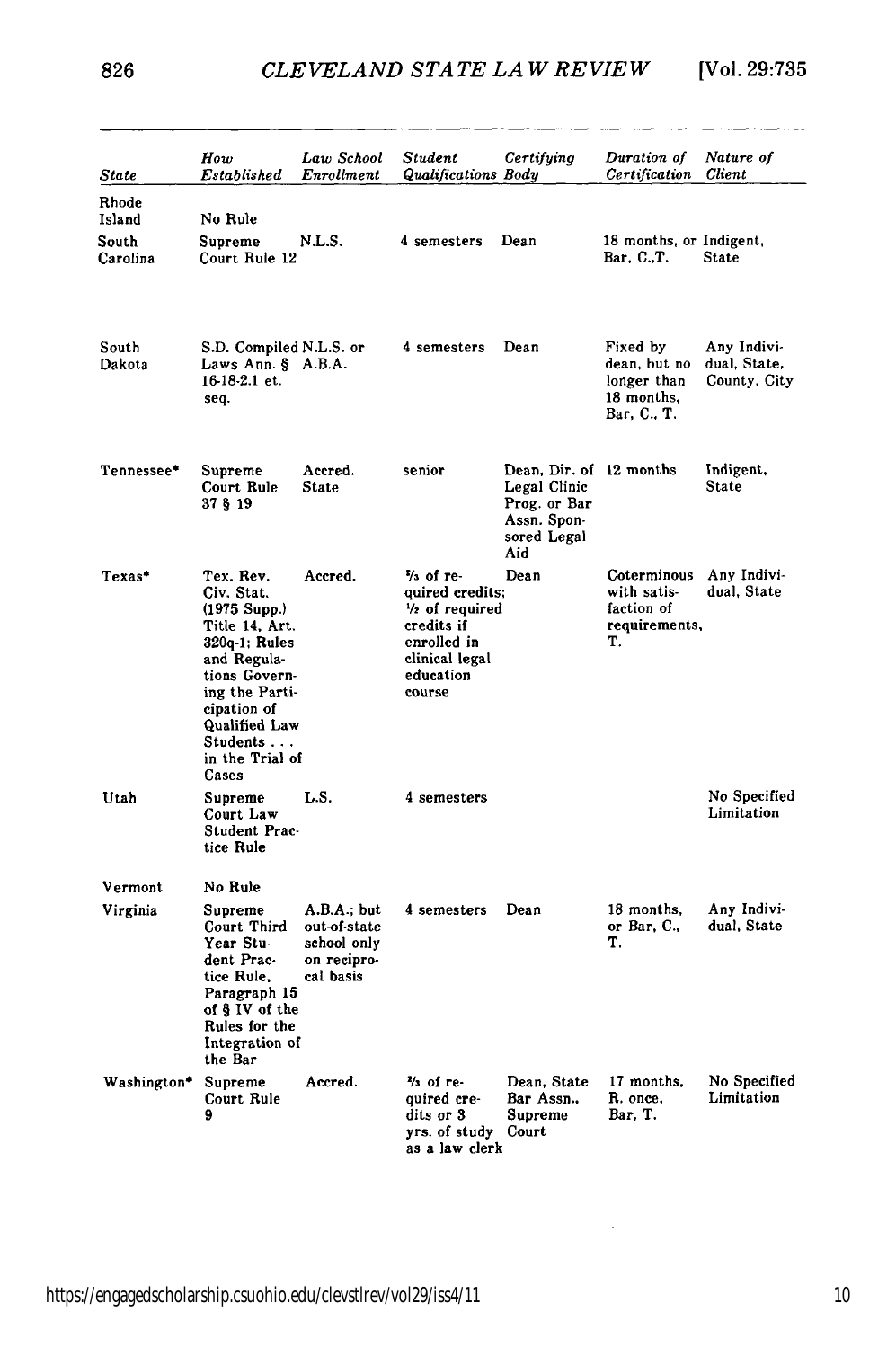| Nature of<br>Case                       | Tribunal                                                                           | Extent of<br>Practice               | <b>Compensation Required</b>            | Personal<br>Supervision                                                                                             | Supervisor<br>Eligibility                                                            | Type of<br>Program<br>Specified                                                      |
|-----------------------------------------|------------------------------------------------------------------------------------|-------------------------------------|-----------------------------------------|---------------------------------------------------------------------------------------------------------------------|--------------------------------------------------------------------------------------|--------------------------------------------------------------------------------------|
|                                         |                                                                                    |                                     |                                         |                                                                                                                     |                                                                                      |                                                                                      |
| Criminal,<br>Civil                      | Any Inferior<br>Court or<br>Admin.                                                 | In Court.<br>Court Doc.             | No compen-<br>sation from<br>any source | In Court,<br>except in<br>Richland Co.<br>Family Ct.                                                                | Bar member,<br>approved by<br>dean                                                   | Clinical legal<br>education pro-<br>grams at<br>Univ. of S.<br>Car. School of<br>Law |
| Criminal,<br>Civil                      | Any Court<br>or Admin.                                                             | In Court,<br>Court Doc.             | Source other<br>than client.            | Crim. Pro-<br>ceedings In-<br>volving Criti-<br>cal Stage,<br>Oral Argu-<br>ment before<br>Sup. Court               | Authorized to<br>practice law,<br>app'd by dean<br>or clinical pro-<br>gram director |                                                                                      |
| Criminal,<br>Civil                      | Municipal<br>Courts or<br>State                                                    | In Court                            |                                         |                                                                                                                     | Licensed<br>att'y selected clinical<br>by the pro-<br>gram                           | Bd.-approved<br>courses, or<br>Legal Aid<br>Program                                  |
| Criminal,<br>Civil                      | Any Court<br>or Admin.                                                             | In Court.<br>Court Doc.             | Source other<br>than client.            | Civil, Crim.<br>Trial in<br>Court, Ad-<br>min. Trib.,<br>Motions, De-<br>positions                                  | Licensed by<br>sup. ct., prac-<br>ticing for 3<br>years                              |                                                                                      |
| Misdemean-<br>ors, Civil                | Any Court                                                                          | In Court                            | Source other In Court<br>than client.   |                                                                                                                     | Resident<br>att'y admitted<br>to practice<br>before the<br>court                     |                                                                                      |
| Criminal.<br>Civil. Ad-<br>ministrative | Any Court<br>or Admin.                                                             | In Court                            | Source other In Court<br>than client.   |                                                                                                                     | Bar member,<br>approved by<br>tribunal ad-<br>dressed                                |                                                                                      |
| Criminal,<br>Civil                      | Any Trial<br>Court, Spec-<br>ified Super-<br>ior Courts<br>and Court<br>of Appeals | In Court.<br>Court Doc.,<br>Counsel | Source other<br>than client.            | Superior Ct.<br>Proc., Re-<br>presentation<br>of Def. in<br>Preliminary<br>Crim. Hear-<br>ings, Court of<br>Anneals | Bar member,<br>practicing<br>for 3 years                                             |                                                                                      |

 $\overline{\phantom{a}}$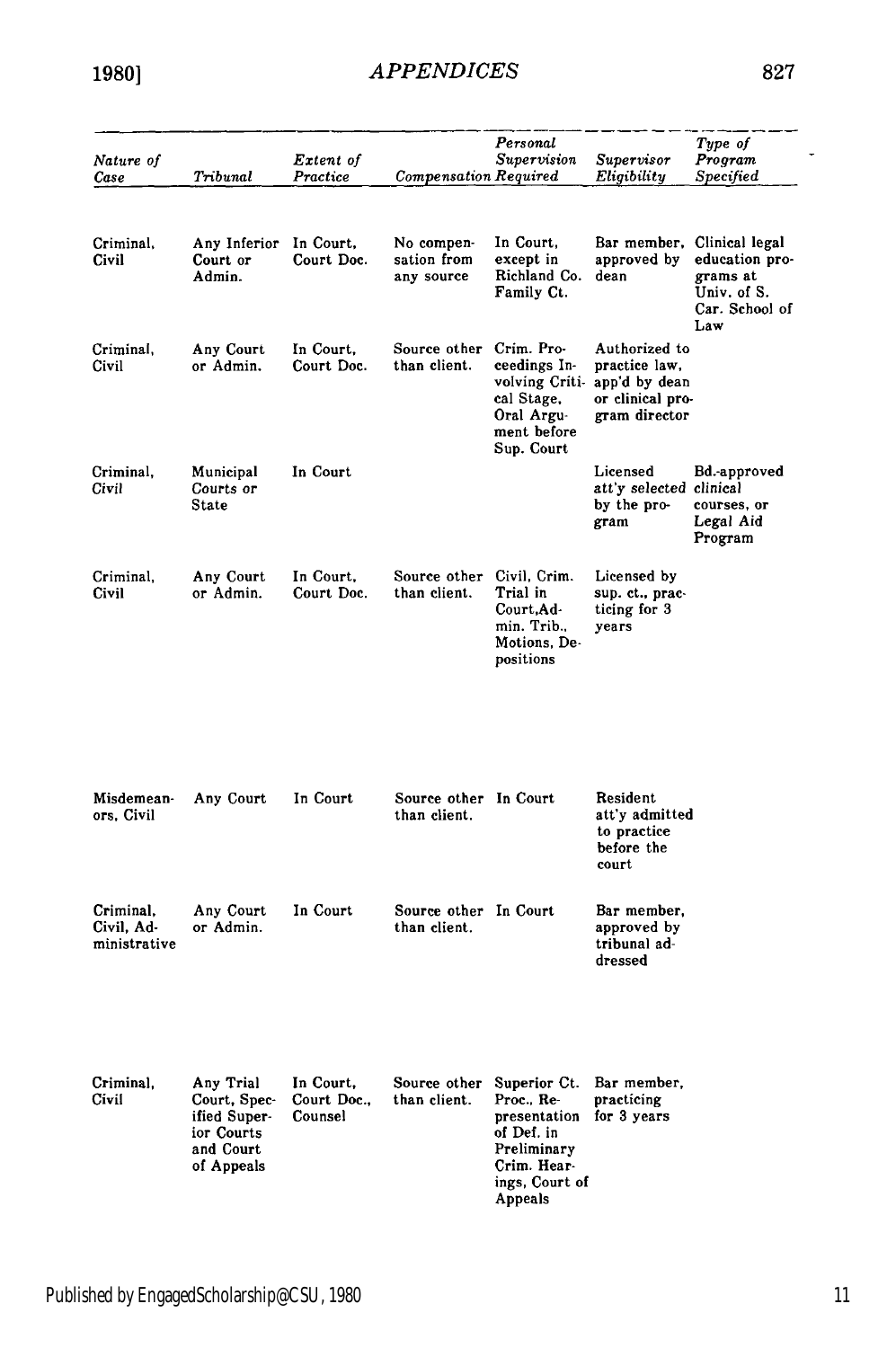| State            | How<br>Established                                                                       | Law School<br>Enrollment | <b>Student</b><br>Qualifications Body                                                              | Certifying | Duration of<br>Certification                         | Nature of<br>Client        |
|------------------|------------------------------------------------------------------------------------------|--------------------------|----------------------------------------------------------------------------------------------------|------------|------------------------------------------------------|----------------------------|
| West<br>Virginia | Supreme<br>Court of<br>Appeals Rule<br>6.000                                             | A.B.A.<br><b>State</b>   | 4 semesters                                                                                        | Dean       | 18 months<br>or licensed<br>to practice              | Indigent,<br>State         |
| Wisconsin        | Supreme<br>Court Rules<br>for the Prac-<br>tical Train-<br>ing of Law<br><b>Students</b> | A.B.A.<br>State          | $\frac{1}{2}$ of re-<br>quired cre-<br>dits: Law<br>Student<br>Affiliate<br>Member of<br>State Bar | Dean       | 16 months.<br>or admis-<br>sion to prac-<br>tice. T. | No Specified<br>Limitation |
| Wyoming          | Supreme<br>Court Rule<br>18. Right to<br>Practice Law                                    | A.B.A.                   | 4 semesters                                                                                        | Dean       | 18 months.<br>or Bar, $C_{\cdot}$ ,<br>т.            | Any Indivi-<br>dual. State |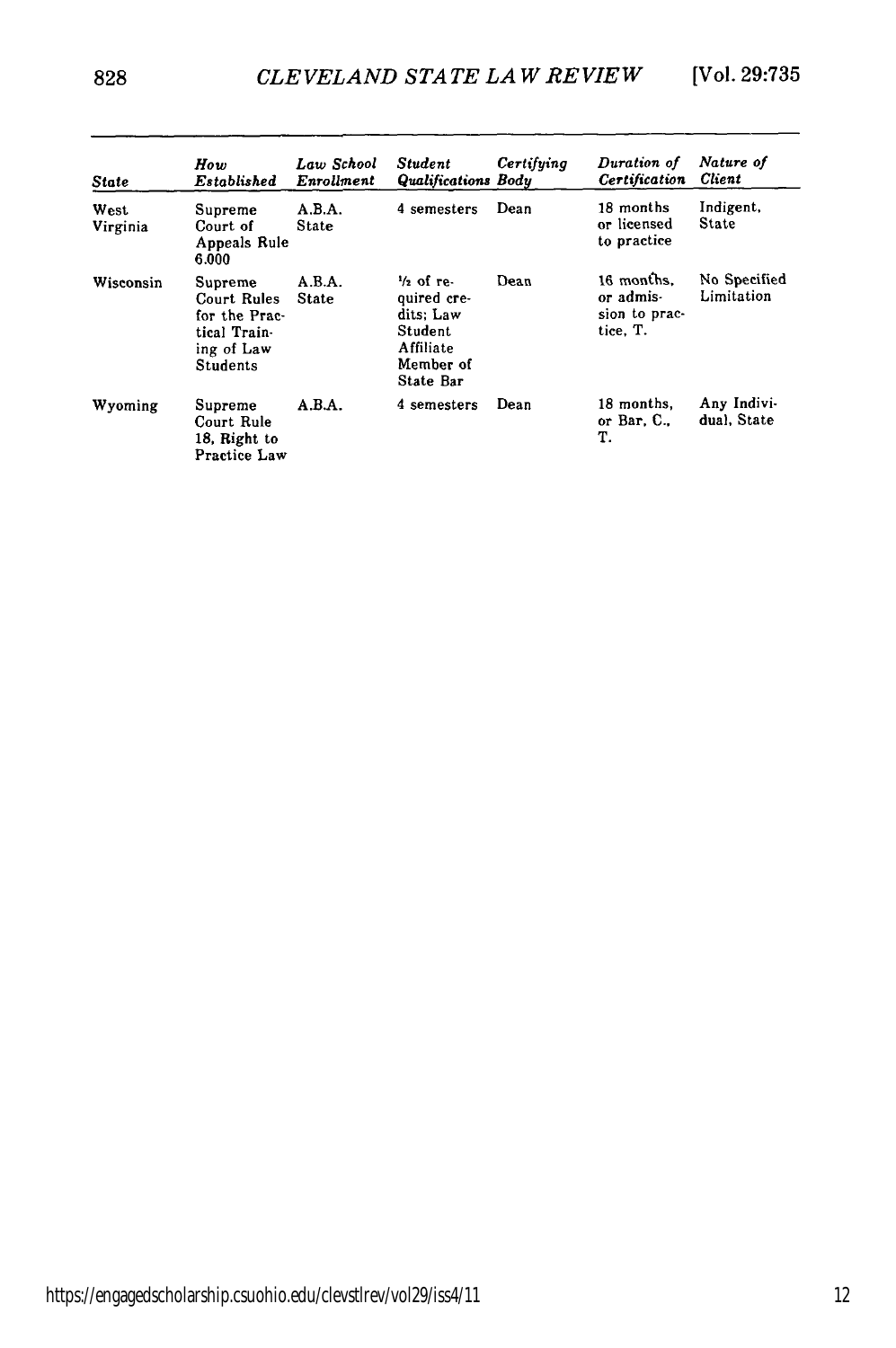| Nature of<br>Сазе  | Triounal               | Extent of<br>Practice               | <b>Compensation Required</b> | Personal<br><b>Supervision</b>                                              | Supervisor<br>Eligibility                     | Type of<br>Program<br>Specified |
|--------------------|------------------------|-------------------------------------|------------------------------|-----------------------------------------------------------------------------|-----------------------------------------------|---------------------------------|
| Criminal.<br>Civil | Any Court<br>or Admin. | In Court.<br>Court Doc.             | Source other<br>than client. | In Court or<br>Admin. Trib.                                                 | Bar member.<br>approved by<br>dean            |                                 |
| Criminal.<br>Civil | Any Court<br>or Admin. | In Court.<br>Court Doc.,<br>Counsel | Source other<br>than client. | In Court<br>except for<br>Very Rou-<br>tine Actions.<br>and Counsel-<br>ing | Bar member. Law School<br>approved by<br>dean | Clinical Pro-<br>gram           |
| Criminal.<br>Civil | Any Court<br>or Admin. | In Court.<br>Court Doc.             | Source other<br>than client. | Crim, Right<br>to Counsel.<br>Appellate<br>Argument                         | Bar member.<br>approved by<br>dean            |                                 |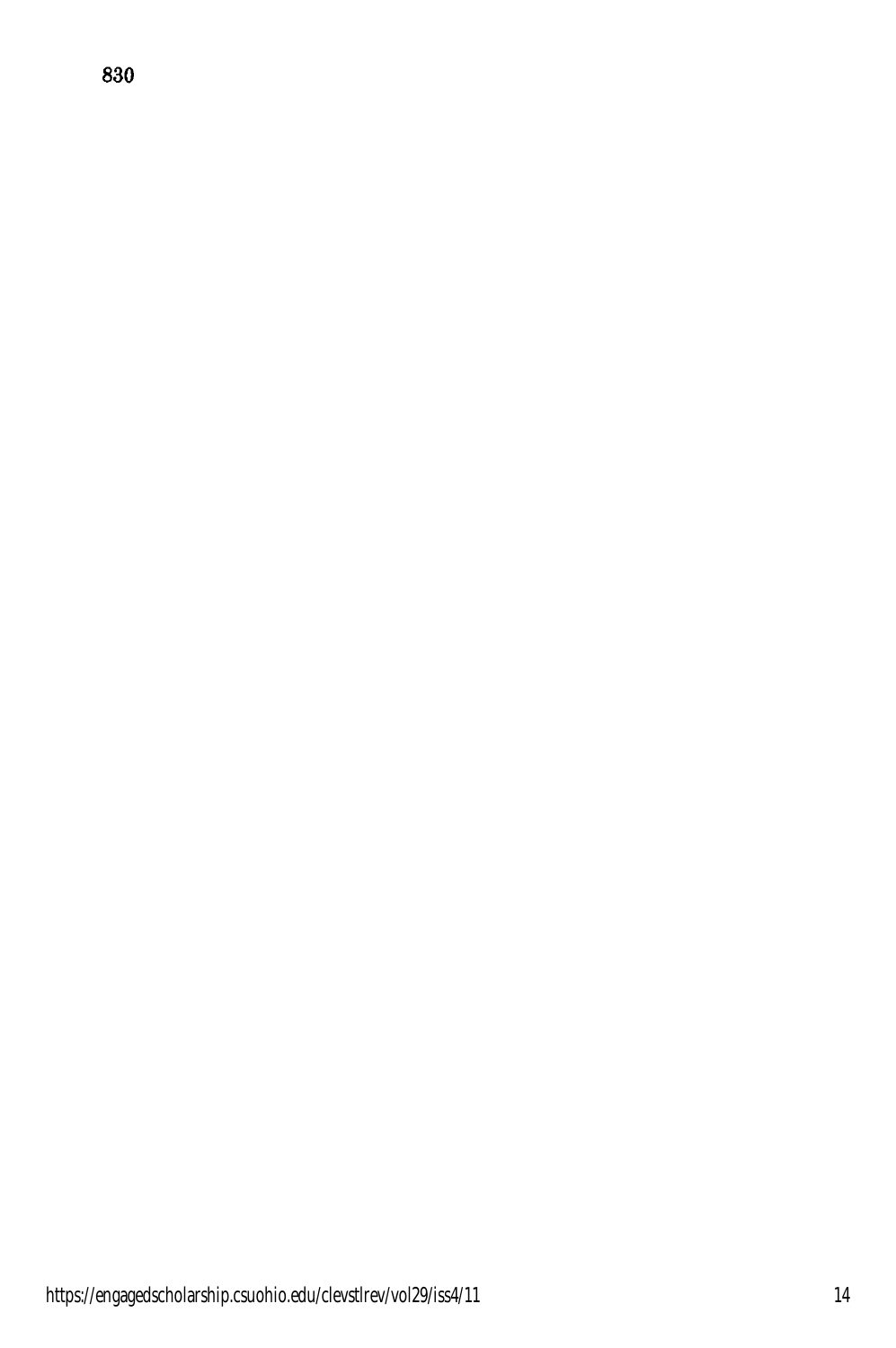Chart II **-** Summary of Federal District Court Rules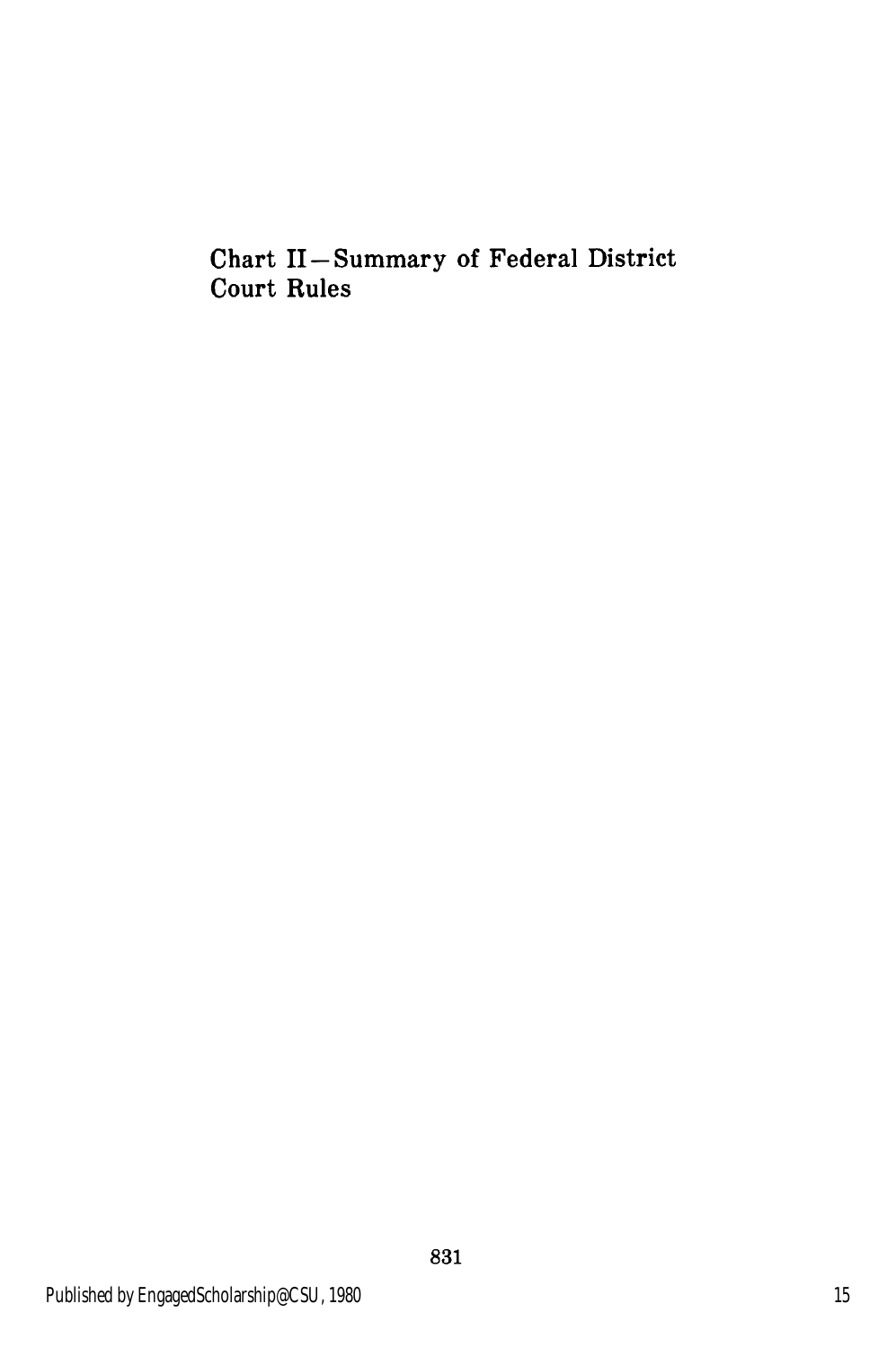832

| District                   | How<br>Established                                                                                              | Law School<br>Enrollment     | Student<br>Qualifications Body                                                                                          | Certifying                                         | Duration of<br>Certification                                        | Nature of<br><b>Client</b>                                                       |
|----------------------------|-----------------------------------------------------------------------------------------------------------------|------------------------------|-------------------------------------------------------------------------------------------------------------------------|----------------------------------------------------|---------------------------------------------------------------------|----------------------------------------------------------------------------------|
| No. Dist. of<br>California | Court Order                                                                                                     | N.L.S.                       | Enrollment<br>in clinical<br>program                                                                                    |                                                    |                                                                     | No Specified<br>Limitation<br>on persons;<br>gov't.                              |
| Connecticut                | Rule 26                                                                                                         | A.B.A.                       | 2 semesters                                                                                                             |                                                    |                                                                     | Any person                                                                       |
| Delaware                   | Any student<br>admitted to<br>practice<br>before the<br>state courts<br>may practice<br>before the<br>Dist. Ct. | A.B.A.                       | 2 years                                                                                                                 | Preceptor.<br>Dean, Board<br>of Bar Exa-<br>miners | <b>Expires</b><br>annually on<br>Dec. 31, R.,<br>т.                 | Indigent,<br>state                                                               |
| District of<br>Columbia    | <b>Rule 2-9</b>                                                                                                 | A.B.A.<br>located in<br>D.C. |                                                                                                                         | Dean                                               | 18 months,<br>or Bar, C.,<br>Т.                                     | Any defen-<br>dant govern-<br>ment                                               |
| No. Dist. of<br>Georgia    | <b>Rule 71-9</b>                                                                                                | A.B.A. or<br>Accred.         | % of re-<br>quired cre-<br>dits; Evid.,<br>Criminal &<br>Civil Proce-<br>dure; enroll-<br>ment in legal<br>intern prog. | Dean. Dis-<br>trict Court                          | 12 months.<br>Т.                                                    | Indigent,<br>U.S.                                                                |
| Hawaii                     | Rules of Dis-N.L.S.<br>trict Court                                                                              |                              | $\frac{2}{3}$ of re-<br>quired cre-<br>dits: enroll-<br>ment in clini-<br>cal pro-<br>gram                              | Dean                                               | coterminous<br>with enroll-<br>ment in<br>clinical pro-<br>gram, T. | Any indivi-<br>dual, U.S.,<br>state of<br>Hawaii poli-<br>tical subdi-<br>vision |
| Idaho                      | Dist. Ct.<br>Rule $No.2(g)$                                                                                     | L.S.                         | $\frac{2}{3}$ of re-<br>quired credits trict Court                                                                      | Dean, Dis-                                         | 12 months,<br>r. once, T.                                           |                                                                                  |
| No. Dist. of<br>Illinois   | Rule 41                                                                                                         | Accred.                      | completed<br>year                                                                                                       |                                                    |                                                                     |                                                                                  |
| So. Dist.<br>of Iowa       | Court Order                                                                                                     | A.B.A. or<br>Accred.         | 3 semesters                                                                                                             | Dean                                               |                                                                     | No Specified<br>Limitation                                                       |
| Kansas                     | Standing<br>Order Adopt-<br>ing Rule<br>Concerning<br>Services of<br>Certain Law<br>Students                    | Accred.                      | 4 semesters                                                                                                             | Dean                                               | 18 months,<br>or Bar, $C_{\cdot}$ ,<br>Т.                           | 'Indigent,<br>government                                                         |

l,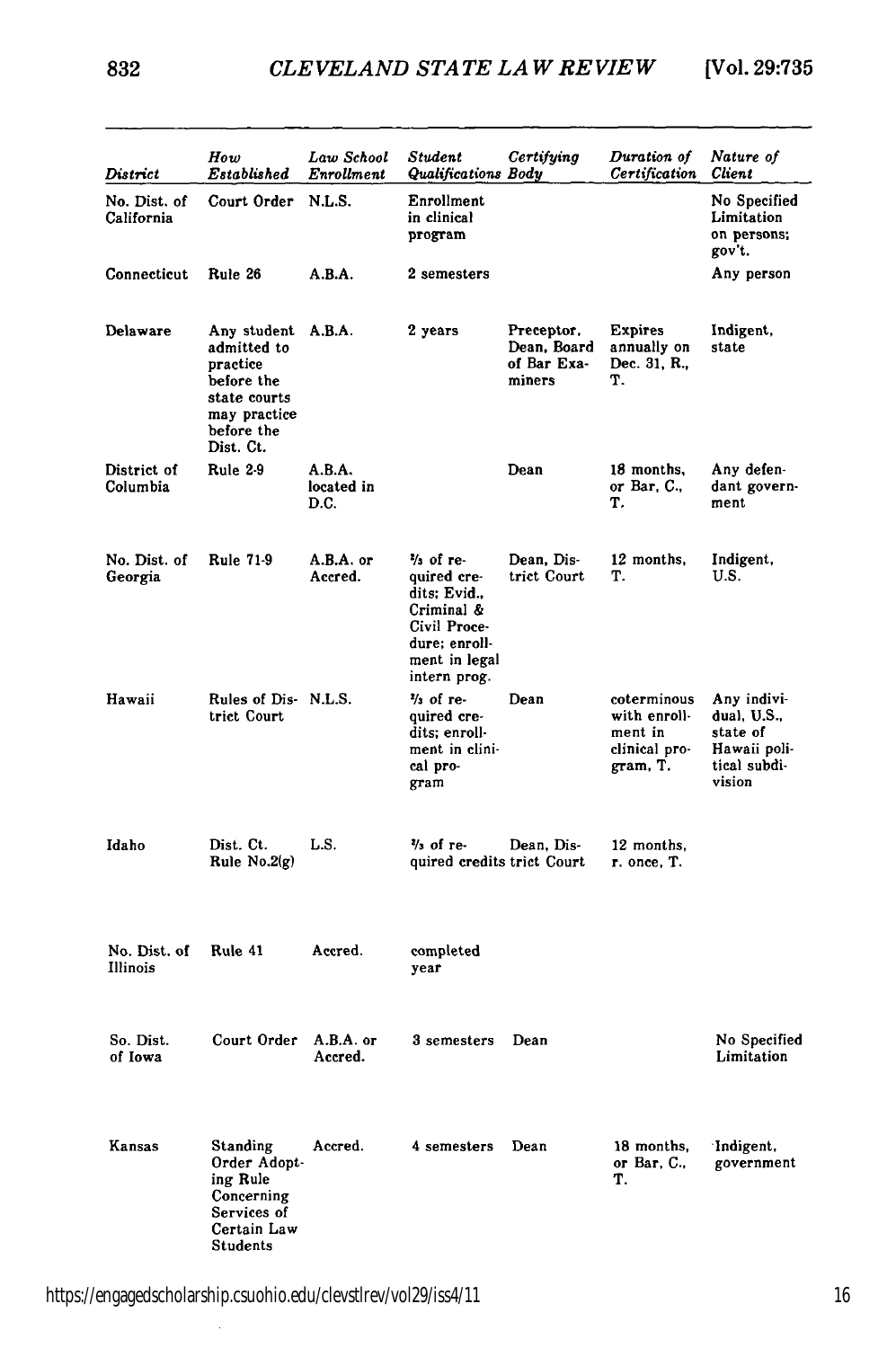| Nature of<br>Case               | Tribunal                                                           | Extent of<br>Practice                                  | <b>Compensation Required</b>                                                                                     | Personal<br>Supervision                                              | Supervisor<br>Eligibility                                                            | Type of<br>Program<br>Specified                      |
|---------------------------------|--------------------------------------------------------------------|--------------------------------------------------------|------------------------------------------------------------------------------------------------------------------|----------------------------------------------------------------------|--------------------------------------------------------------------------------------|------------------------------------------------------|
| Noncustody<br>petty<br>offenses | U.S. Magis-<br>trate only                                          | In Court,<br>Court Doc.                                |                                                                                                                  |                                                                      |                                                                                      | N.L.S. Clini-<br>cal Program                         |
| All proceed-<br>ings            | Dist. Ct.<br>Connecticut                                           | In Court,<br>Court Doc.                                | Source other<br>than client.                                                                                     | In Court<br>(unless waiv-<br>ed by judge)                            | Dist. Ct. of<br>Connecticut<br>Bar Member                                            |                                                      |
| Criminal,<br>Civil              | Dist. Ct.<br>Delaware                                              | In Court,<br>Court Doc.                                | Source other<br>than client.                                                                                     |                                                                      | Supreme<br>Court Bar<br>Member                                                       | Program Ap-<br>proved by<br>Delaware Bar<br>Assn.    |
| Minor<br>offense                | U.S. Magis-<br>trate only                                          | In Court,<br>Court Doc.                                | Source other<br>than client<br>and under<br>Criminal Jus-<br>tice Act                                            |                                                                      | D.C. Dist.<br>Ct. Bar<br>Member                                                      |                                                      |
| Criminal,<br>Civil              | No. Dist.<br>Georgia                                               | In Court,<br>Court Doc.                                | No fee per-<br>mitted                                                                                            | Oral, Argu-<br>ment, Const.<br>Right to<br>Counsel                   | No. Dist. Ct.<br>of Georgia<br>Bar Mem-<br>ber, approv-<br>ed by dean                | Law School<br>Legal Intern<br>Program                |
|                                 | Dist. Ct.<br>Hawaii; U.S.<br>Magistrate                            | In Court.<br>Court Doc.,<br>Counsel                    | Source other In Court,<br>than client.                                                                           | Before U.S.<br>Magistrate                                            | Dist. Ct. of<br>Hawaii Bar<br>Bar Member, Program<br>approved by<br>law school       | Law School<br>Clinical                               |
| Criminal.<br>Civil              | Dist. Ct.<br>Idaho, in-<br>cluding Ref-<br>eree in Bank-<br>ruptcy | In Court,<br>Court Doc.                                | Source other In Court<br>than client.                                                                            | (specified<br>exceptions)                                            | State Bar<br>Member,<br>practicing for<br>5 yrs. Dist.<br>Ct. of Idaho<br>Bar Member |                                                      |
|                                 | No. Dist.<br>Illinois                                              | Court Doc.,<br>present at<br>counsel table<br>in court |                                                                                                                  |                                                                      | Admitted to<br>practice be-<br>fore No.<br>Dist. Ct. of<br>III.                      | Legal Intern-<br>ship Federal<br>Defender<br>Program |
| Criminal.<br>Civil              | So. Dist.<br>Illinois                                              | In Court                                               | No compen-<br>sation for<br>court appear- counsel in<br>ance; general crim. cases<br>comp. from<br>other sources | Appearance<br>as defense                                             | Admitted to<br>practice be-<br>fore So. Dist.<br>Ct. of Iowa                         |                                                      |
| Criminal,<br>Civil              | Dist. Ct.<br>Kansas                                                | In Court,<br>Court Doc.                                | Source other Criminal<br>than client.                                                                            | matter on<br>behalf of in-<br>digent, ap-<br>proved oral<br>argument | Bar Member<br>approved by<br>judge of<br>Kansas Dist.<br>Ct.                         |                                                      |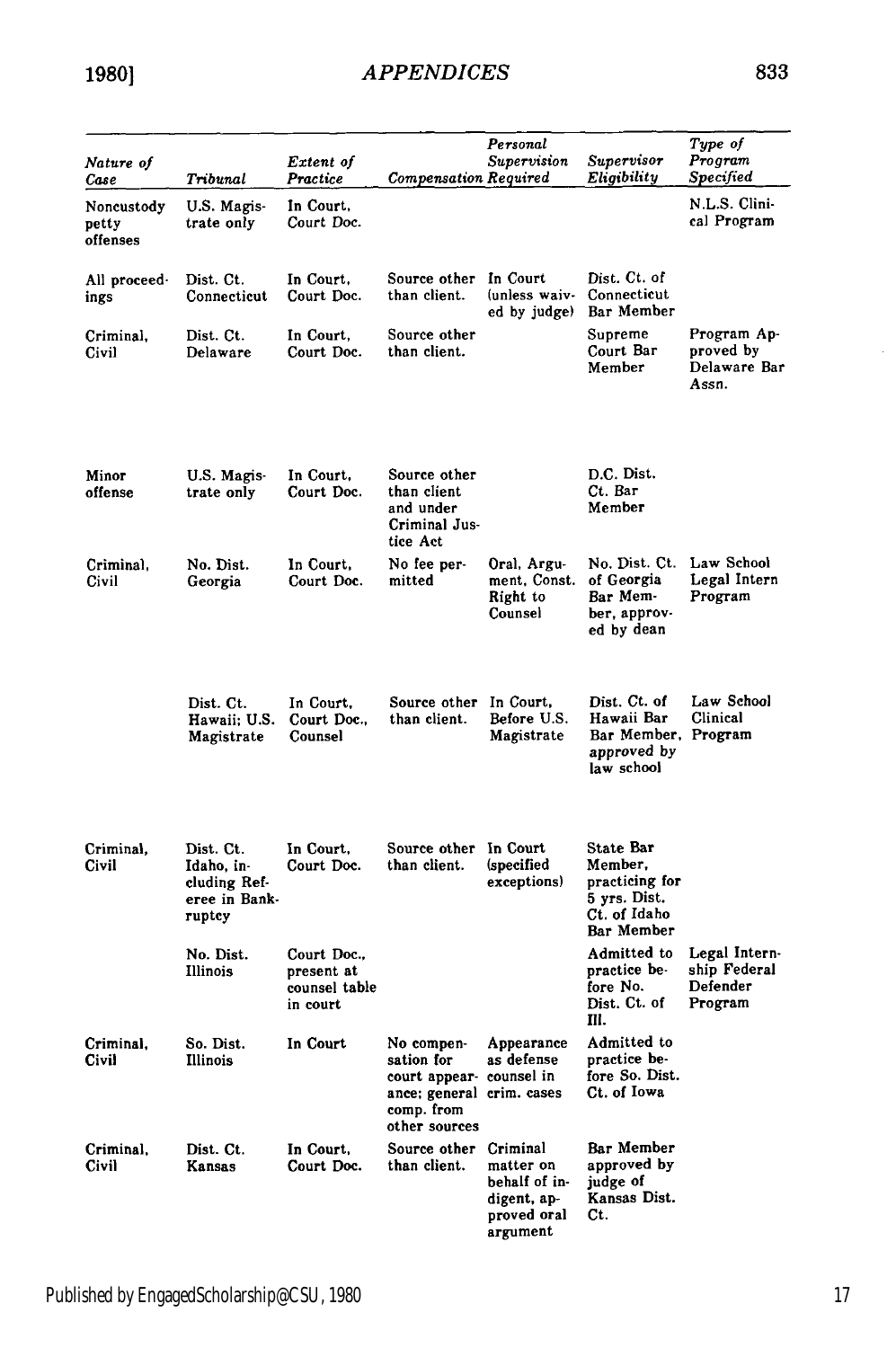| District                            | How<br>Established                                                                      | Law School<br>Enrollment | Student<br>Qualifications Body                                                                                    | Certifying                                         | Duration of<br>Certification                                 | Nature of<br>Client                                                 |
|-------------------------------------|-----------------------------------------------------------------------------------------|--------------------------|-------------------------------------------------------------------------------------------------------------------|----------------------------------------------------|--------------------------------------------------------------|---------------------------------------------------------------------|
| E. Dist. of<br>Louisiana            | Rule 21.12-<br>21.15                                                                    | A.B.A<br>State           | 4 semesters                                                                                                       | Dean                                               | 12 months,<br>or Bar, $C_{n}$<br>т.                          | Indigent,<br>U.S.                                                   |
| Middle Dist.<br>of Louis-<br>iana   | Rule 1                                                                                  | A.B.A.,<br><b>State</b>  | 4 semesters                                                                                                       | Dean                                               | 12 months,<br>or Bar, C.,<br>Т.                              | Indigent,<br>U.S.                                                   |
| No. Dist. of<br>of Mississ-<br>ippi | Local Rule<br>G13<br>Establishing<br>Law Student<br><b>Intern Practice</b><br>Procedure | A.B.A.,<br><b>State</b>  | 4 semesters                                                                                                       | Dean                                               | 12 months,<br>or gradua-<br>tion from<br>law school.<br>т.   | Any party                                                           |
| Montana                             | Local Stu-<br>dent Prac-<br>tice Rule                                                   | A.B.A.                   | $\frac{2}{3}$ of re-<br>quired cre-<br>dits                                                                       | Dean                                               | 12 months,<br>R. once, or<br>admission to<br>bar; or Bar, T. | Any person                                                          |
| Nebraska                            | Rules 5M &<br>5Ν                                                                        | N.L.S. or<br>A.B.A.      | 4 semesters;<br>enrollment<br>in clinical<br>legal educa-<br>tion program                                         | Dean, or by<br>motion of<br>supervising<br>att'y   | As specified                                                 | Any person,<br>U.S.                                                 |
| New<br>Hampshire*                   | Rule $5(c)$                                                                             | A.B.A. or<br>A.A.L.S.    | 2 semesters                                                                                                       |                                                    |                                                              | Indigent                                                            |
| E. Dist. of<br>New York             | Rule 4.1                                                                                | A.B.A.                   | 2 semesters                                                                                                       | Dean or<br>Law School                              | Т.                                                           | Any indivi-<br>dual, in-                                            |
|                                     |                                                                                         |                          |                                                                                                                   | Faculty<br>Member                                  |                                                              | cluding the<br>U.S. Atty.                                           |
| No. Dist. of<br>New York            | Special Rule<br>#1                                                                      | A.B.A.                   | 4 semesters                                                                                                       | Dean or Law Bar, T.<br>School<br>Faculty<br>Member |                                                              | Any person,<br>including<br>U.S. Atty.                              |
| No. Dist. of<br>Ohio                | Student<br>Practice<br>Rule                                                             | A.B.A. or<br>A.A.L.S.    | $\frac{1}{2}$ of re-<br>quired credits                                                                            |                                                    | T.                                                           | No Specified<br>Limitation<br>on persons;<br>U.S. Att'ys<br>Office. |
| E. Dist. of<br>Penn-<br>sylvania    | <b>Local Rules</b><br>of Civil Pro-<br>Rule 91/2                                        | A.B.A<br><b>State</b>    | 4 semesters<br>(after 2)<br>semesters<br>may partici-<br>pate in civil<br>rights matter<br>at pretrial<br>stage). | Dean                                               | 18 months.<br>or Bar, C.,<br>Т.                              | Indigent,<br>prisoner<br>prisoner                                   |
| South<br>Carolina                   | Court Order N.L.S.                                                                      |                          | 4 semesters                                                                                                       | Dean                                               | T.                                                           | Indigents                                                           |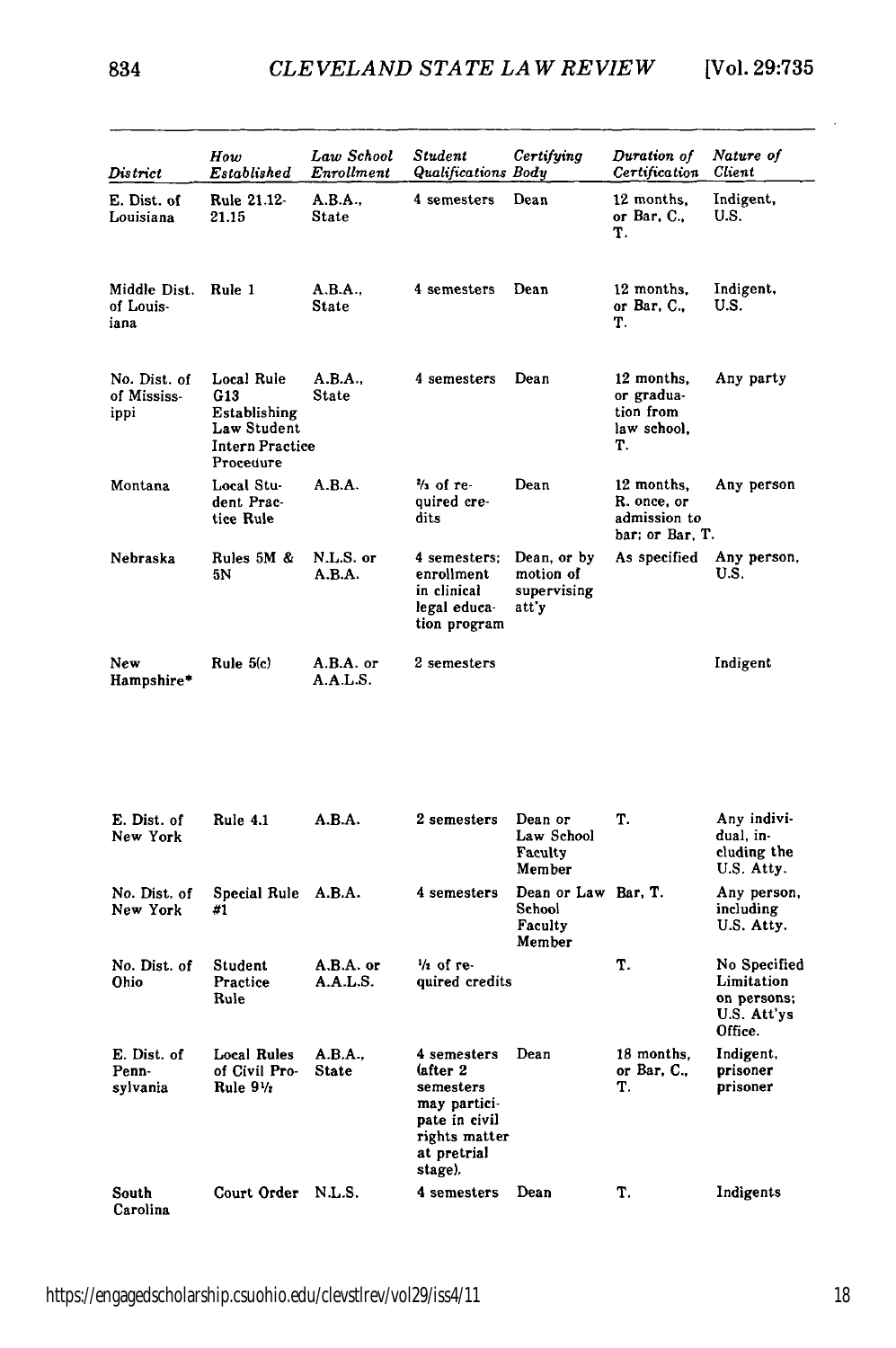| Nature of                                                 |                                               | Extent of                           |                                                    | Personal<br>Supervision                             | Supervisor                                                                                   | Type of<br>Program                                                                                                   |
|-----------------------------------------------------------|-----------------------------------------------|-------------------------------------|----------------------------------------------------|-----------------------------------------------------|----------------------------------------------------------------------------------------------|----------------------------------------------------------------------------------------------------------------------|
| Case                                                      | Tribunal                                      | Practice                            | Compensation Required                              |                                                     | Eligibility                                                                                  | Specified                                                                                                            |
| Criminal.<br>civil                                        | E. Dist.<br>Louisiana                         | In Court                            | No remun-<br>eration of<br>any kind                | In Court                                            | E. Dist. Ct. of<br>Louisiana Bar<br>Member, ap-<br>proved by<br>dean                         |                                                                                                                      |
| Criminal,<br>Civil                                        | Mid. Dist.<br>Lousiana                        | In Court                            | No compensa- In Court<br>tion of any<br>kind       |                                                     | W. Dist. Ct.<br>of Louisiana<br>Bar Member,<br>approved by<br>dean                           |                                                                                                                      |
| Criminal,<br>Civil                                        | No. Dist.<br>Mississippi                      | In Court,<br>Court Doc.             | No compensa- In Court<br>tion of any<br>kind       |                                                     | No Dist. Ct.<br>of Mississippi<br>Bar Member,<br>approved by<br>dean and Dist.<br>Ct. judges |                                                                                                                      |
| Criminal,<br>Civil                                        | Dist. Ct.<br>Montana,<br>U.S. Magis-<br>trate | In Court,<br>Court Doc.,<br>Counsel | Source other In Court<br>than client.              |                                                     | Dist. Ct. of<br>Montana Bar                                                                  | Member                                                                                                               |
| Criminal.<br>Civil                                        | Dist. Ct.<br>Nebraska<br>U.S. Magis-<br>trate | In Court,<br>Court Doc.,<br>Counsel | Source other In Court.<br>than client.             | Before Magis Require-<br>trate. Oral<br>Depositions | Specified<br>ments                                                                           | Clinical Legal<br>Education<br>Program,<br>supervised by<br>Neb. U.S.<br>Att'y Office                                |
| Criminal,<br>Civil                                        | Dist. Ct.<br>N.H., Magis-<br>trate            | In Court                            |                                                    |                                                     | Dist. Ct. of<br>N.H. Bar<br>Member                                                           | Approved<br>Legal Aid<br>Society,<br>Federally<br>Funded Legal<br>Services<br>Prog., Public<br>Defender Pro-<br>gram |
|                                                           | E. Dist.<br>N.Y.                              | In Court,<br>Court Doc.             | Source other In Court<br>than client.              |                                                     | E. Dist. Ct.<br>of New York<br>Bar Member                                                    |                                                                                                                      |
| No Specified No Dist.<br>Limitation                       | N.Y.                                          | In Court,<br>Court Doc.             | Source other In Court<br>than client.              |                                                     | No. Dist. Ct.<br>of New York<br>Bar Member                                                   |                                                                                                                      |
| Criminal.<br>Civil, habeas<br>corpus, post-<br>conviction | No. Dist.<br>Ohio                             | In Court                            | No compen-<br>sation                               | In Court                                            | Licensed to<br>practice be-<br>fore No. Dist.<br>Ct. of Ohio                                 |                                                                                                                      |
| Civil Rights E. Dist.<br>matter,<br>habeas<br>corpus      | Pennsyl-<br>vania                             | In Court                            | No compen-<br>sation per-<br>mitted from<br>client | As Specified Bar member,                            | approved by<br>dean                                                                          |                                                                                                                      |
| Any case                                                  | Dist. Ct.<br>So. Carolina                     | In Court,<br>Court Doc.             | No compen-<br>sation from<br>any source            | Oral Argu-<br>ment                                  | Dist. Ct. of<br>So. Carolina<br>Bar Member                                                   | Law School<br>Clinical<br>Prog.                                                                                      |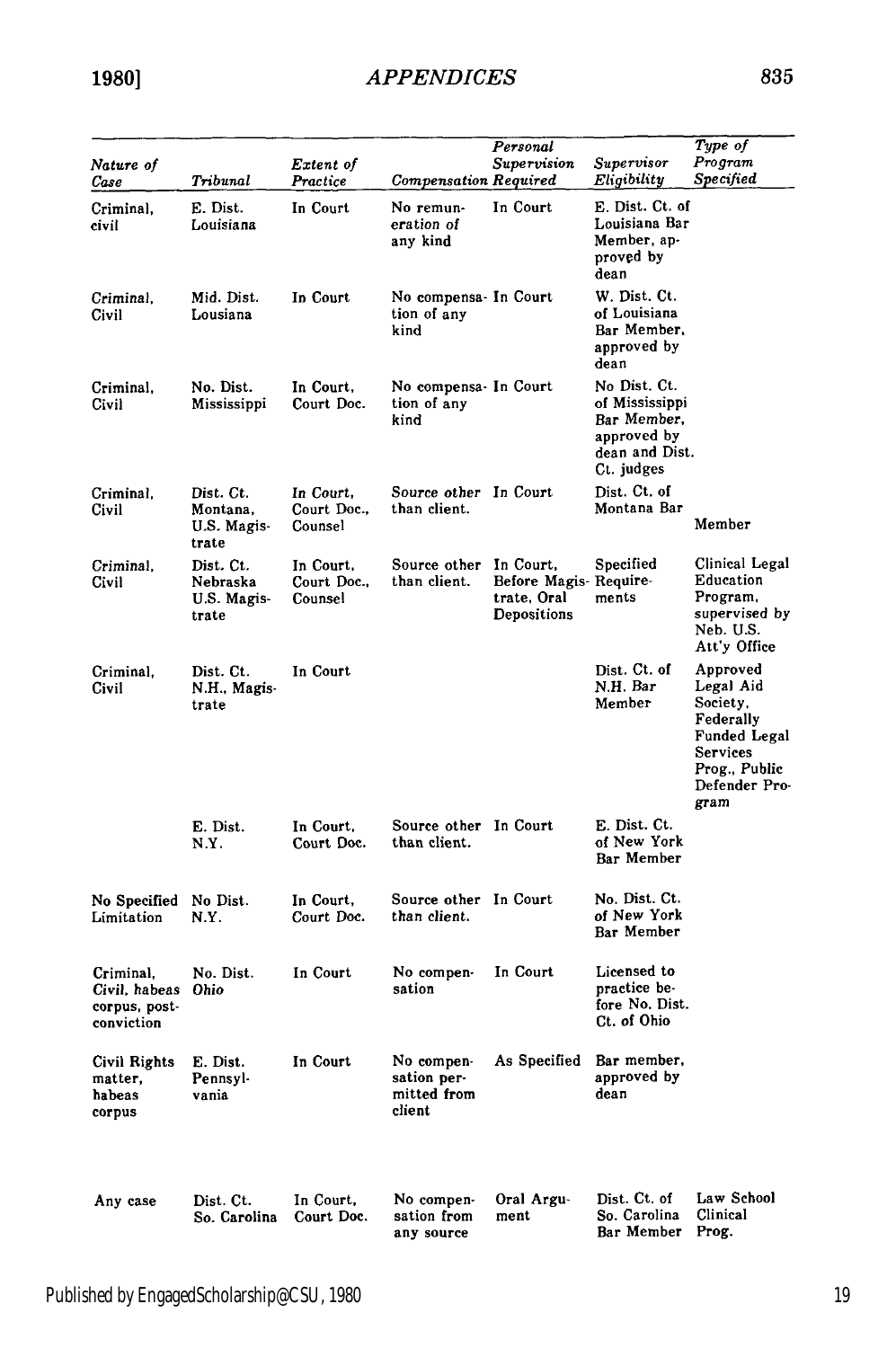| District                | How<br>Established                                           | Law School<br>Enrollment  | <b>Student</b><br>Qualifications Body | Certifying | Duration of<br>Certification                                                  | Nature of<br>Client                            |
|-------------------------|--------------------------------------------------------------|---------------------------|---------------------------------------|------------|-------------------------------------------------------------------------------|------------------------------------------------|
| South<br>Dakota         | Rules of<br>Practice.<br>Rule 2. sec-<br>tion 8              | N.L.S. or<br>A.B.A.       | 4 semesters                           | Dean       | 18 months.<br>or Bar. C<br>(but not more any Dep't.,<br>than 3<br>months.) T. | Any person,<br>U.S., and<br>Board of<br>Agency |
| E. Dist. of<br>Virginia | Amended<br>Local Rule<br>7(N)                                | A.B.A<br>state or<br>D.C. | 4 semesters                           | Dean       | 18 months<br>or Bar, $C_{\cdot}$ ,<br>T.                                      | Any person.<br>government                      |
| W. Dist. of<br>Virginia | Order<br>Adopting<br>Plan for Third<br>Year Practice<br>Rule | A.B.A.,<br><b>State</b>   | 4 semesters                           | Dean       | 18 months.<br>or Bar, C.,<br>T.                                               | Any person,<br>government                      |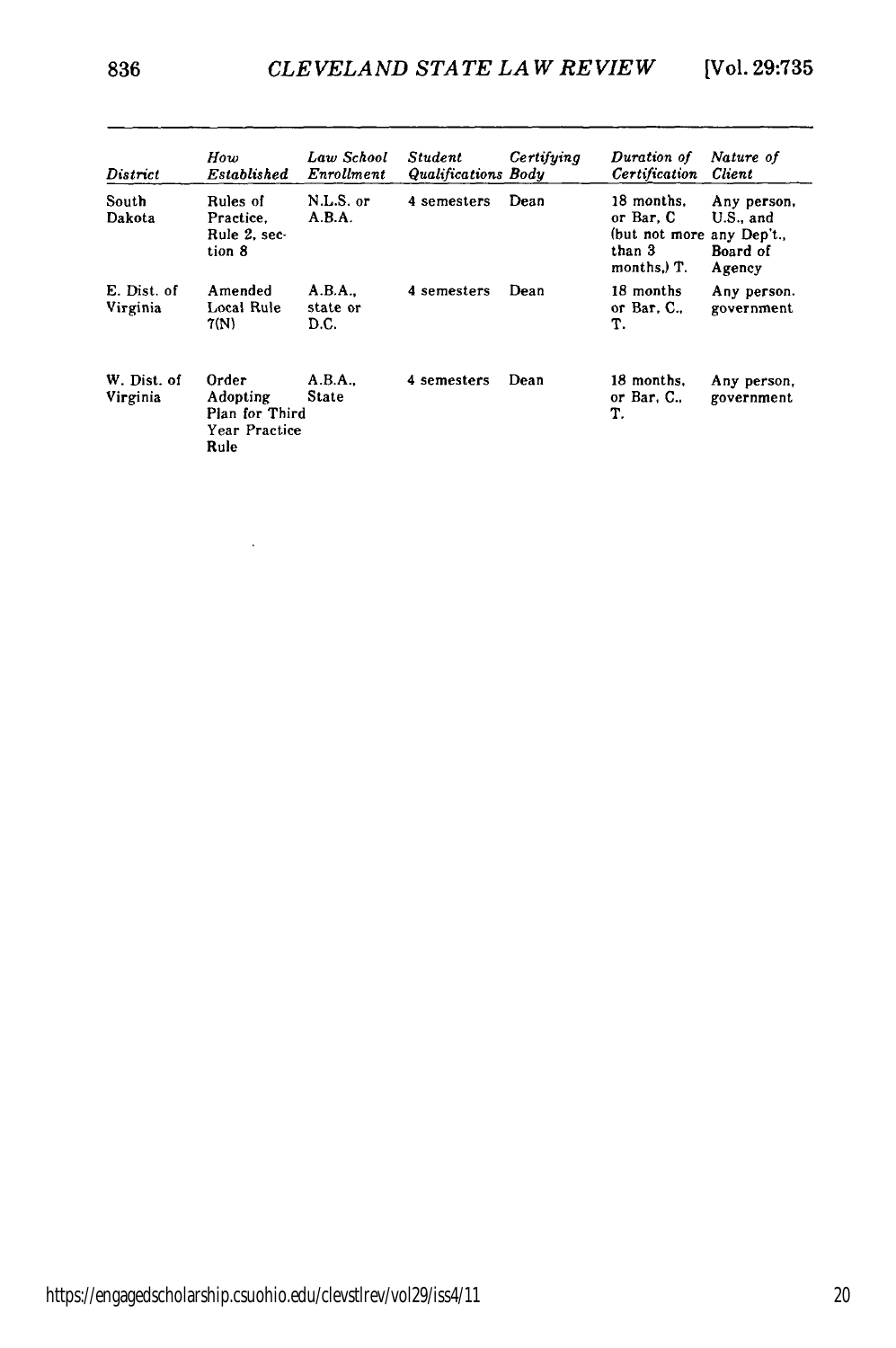| Nature of<br>Case                     | Tribunal                | Extent of<br>Practice   | <b>Compensation Required</b> | Personal<br>Supervision                                               | Supervisor<br>Eligibility                                                         | Type of<br>Program<br>Specified |
|---------------------------------------|-------------------------|-------------------------|------------------------------|-----------------------------------------------------------------------|-----------------------------------------------------------------------------------|---------------------------------|
| Civil, Crim-<br>inal, Quasi-<br>Crim. | Dist. Ct.<br>So. Dakota | In Court.<br>Court Doc. | Source other<br>than client. | Crim., or<br>quasi-crim.<br>matter in-<br>volving criti-<br>cal stage | Specified<br>Require-<br>ments                                                    |                                 |
| Criminal.<br>Civil                    | E. Dist.<br>Virginia    | In Court.<br>Court Doc. | Source other<br>than client. | In Court<br>Depositions                                               | E. Dist. Ct.<br>of Virginia,<br>approved<br>dean & Dist.<br>Ct. judge             |                                 |
| Criminal.<br>Civil                    | W. Dist.<br>Virginia    | In Court.<br>Court Doc. | Source other<br>than client. | In Court                                                              | W. Dist. Ct.<br>of Virginia<br>Bar Member.<br>Dean and<br>District Court<br>Judge |                                 |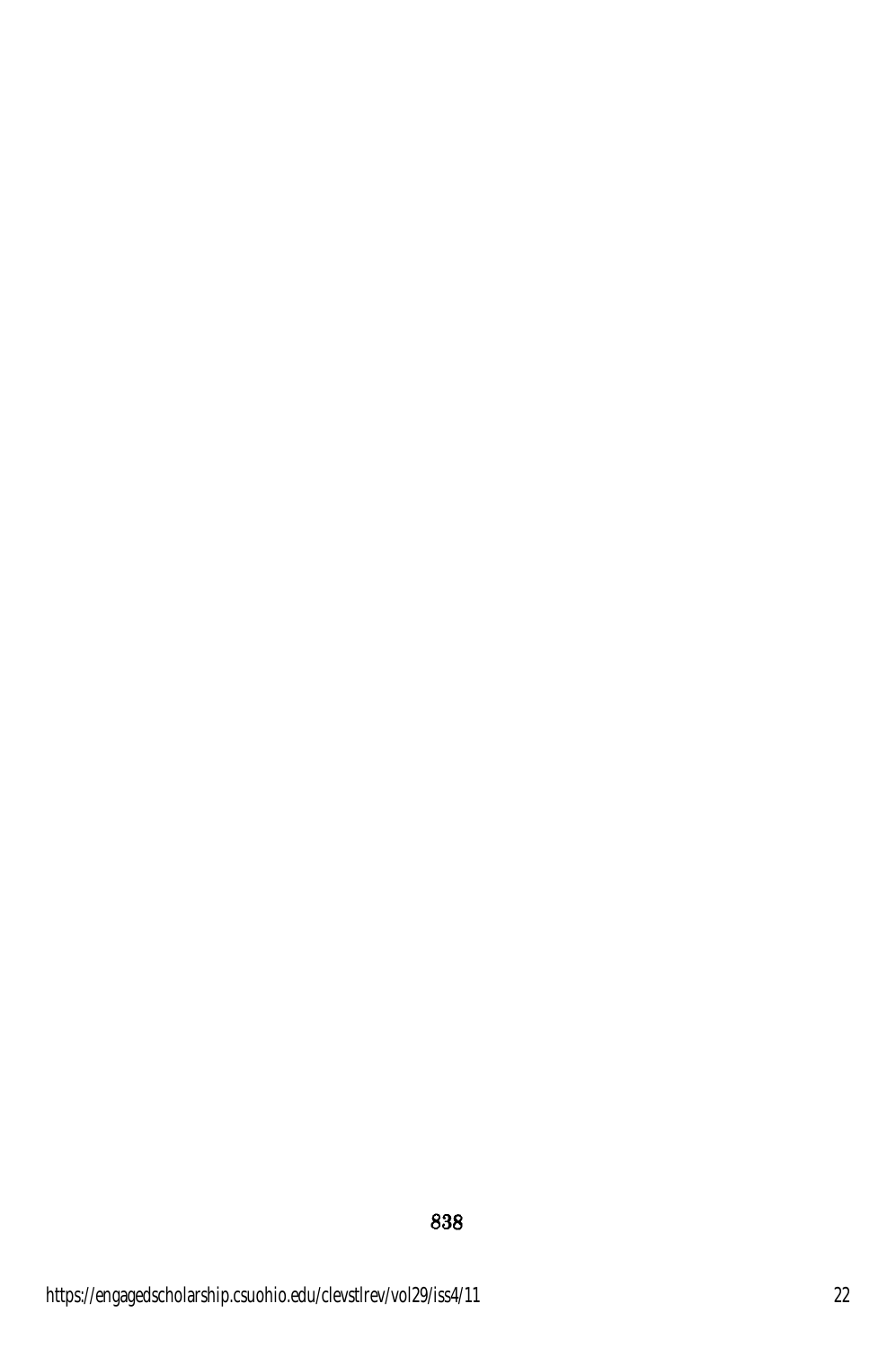## Chart III-Summary of United States Court of Appeals Rules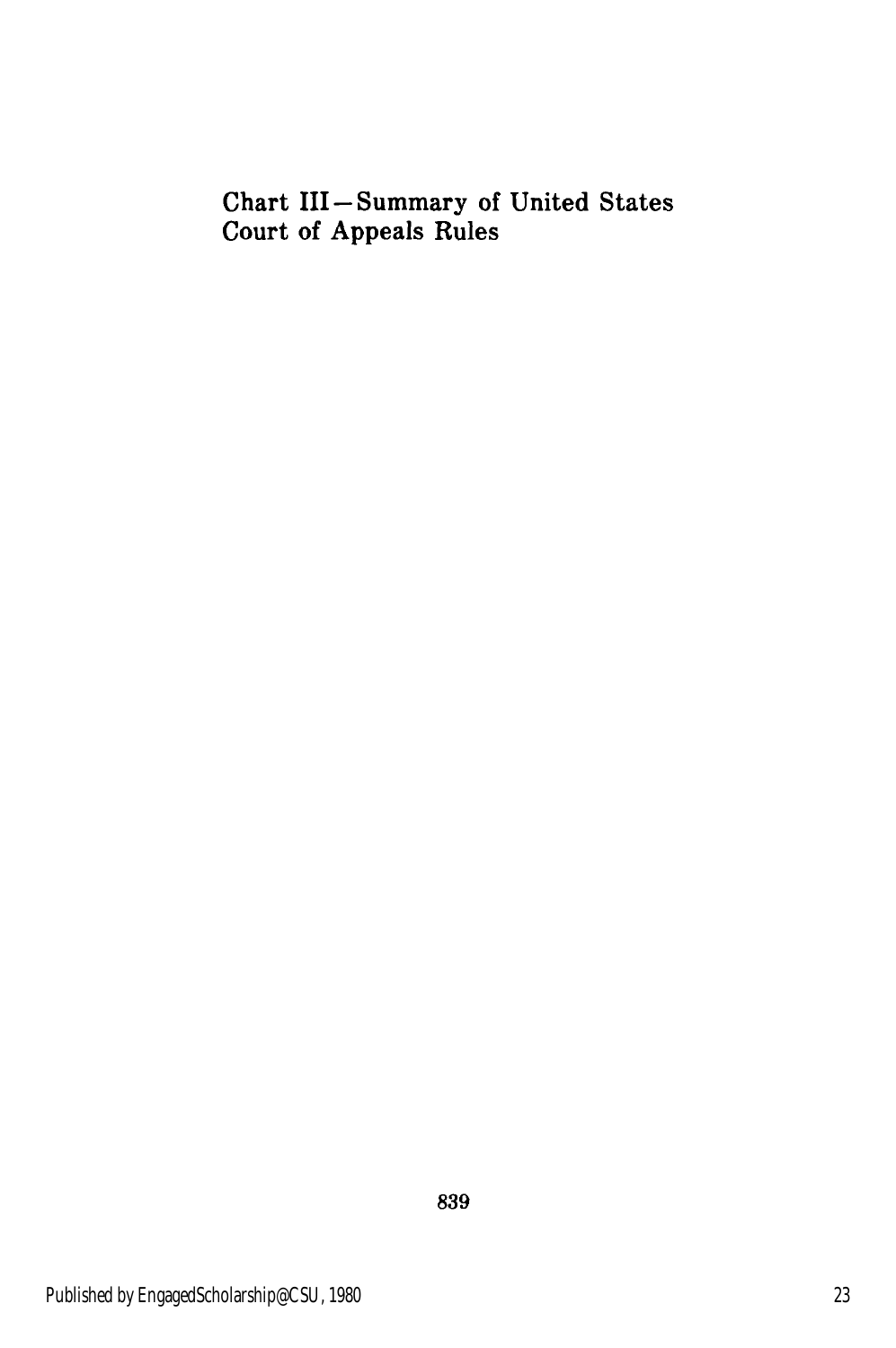| Circuit                 | How<br>Established                                          | Law School<br>Enrollment | Student<br><b>Qualifications Body</b>                                               | Certifying                   | Duration of<br>Certification              | Nature of<br>Client                                                                          |
|-------------------------|-------------------------------------------------------------|--------------------------|-------------------------------------------------------------------------------------|------------------------------|-------------------------------------------|----------------------------------------------------------------------------------------------|
| 1st                     | App. C.                                                     | A.B.A.                   | 4 semesters                                                                         | Attorney of<br>Record        |                                           | Any Client                                                                                   |
| 2nd                     | Rule 46 (e)<br>of the Ct. of<br>Appeals for<br>the 2nd Cir. | A.B.A.                   | 4 semesters                                                                         | Dean or<br>Faculty<br>Member | T.                                        | Indigent,<br>U.S., Govern-<br>mental agency                                                  |
| 3rd                     | 3rd Cir. Ct.<br>Rule $9(2)$                                 | A.B.A.                   | 4 semesters                                                                         | Dean                         | 18 months.<br>or Bar, $C_{\cdot}$ ,<br>Т. | Indigent<br>prisoner                                                                         |
| 4th                     | 4th Cir. Ct.<br>Rule 13                                     | A.B.A.                   | 4 semesters                                                                         | Dean                         | Т.                                        | Indigent,<br>U.S., state                                                                     |
| 5th                     | no rule                                                     |                          |                                                                                     |                              |                                           |                                                                                              |
| 6th                     |                                                             |                          | for his student to argue in the 6th Cir. under the professor's supervision.         |                              |                                           | no rule, but a panel may consider, on an ad hoc basis, the request a law school professor    |
| 7th                     |                                                             |                          | peals of indigents in the presence of a supervising attorney.                       |                              |                                           | no rule, but the court has a flexible practice that allows students to brief and argue ap-   |
| 8th                     |                                                             |                          | for his student to argue in the 8th Cir. under the professor's supervision.         |                              |                                           | no rule, but a panel may consider, on an ad hoc basis, the request of a law school professor |
| 9th                     | 9th Cir.<br>Rule 27                                         | A.B.A.                   | 3 semesters Dean                                                                    |                              | 18 months.                                | any client                                                                                   |
| 10 <sub>th</sub>        | no rule                                                     |                          |                                                                                     |                              |                                           |                                                                                              |
| 11 <sub>th</sub>        | no rule                                                     |                          |                                                                                     |                              |                                           |                                                                                              |
| District of<br>Columbia | Title VI.<br>Rule 20                                        | A.B.A.                   | 4 semesters:<br>enrollment in<br>law school<br>clinical pro-<br>gram for<br>credit: | Dean                         | 18 months.<br>or Bar, C.,<br>Т.           | Indigent,<br>government                                                                      |

 $\cdot$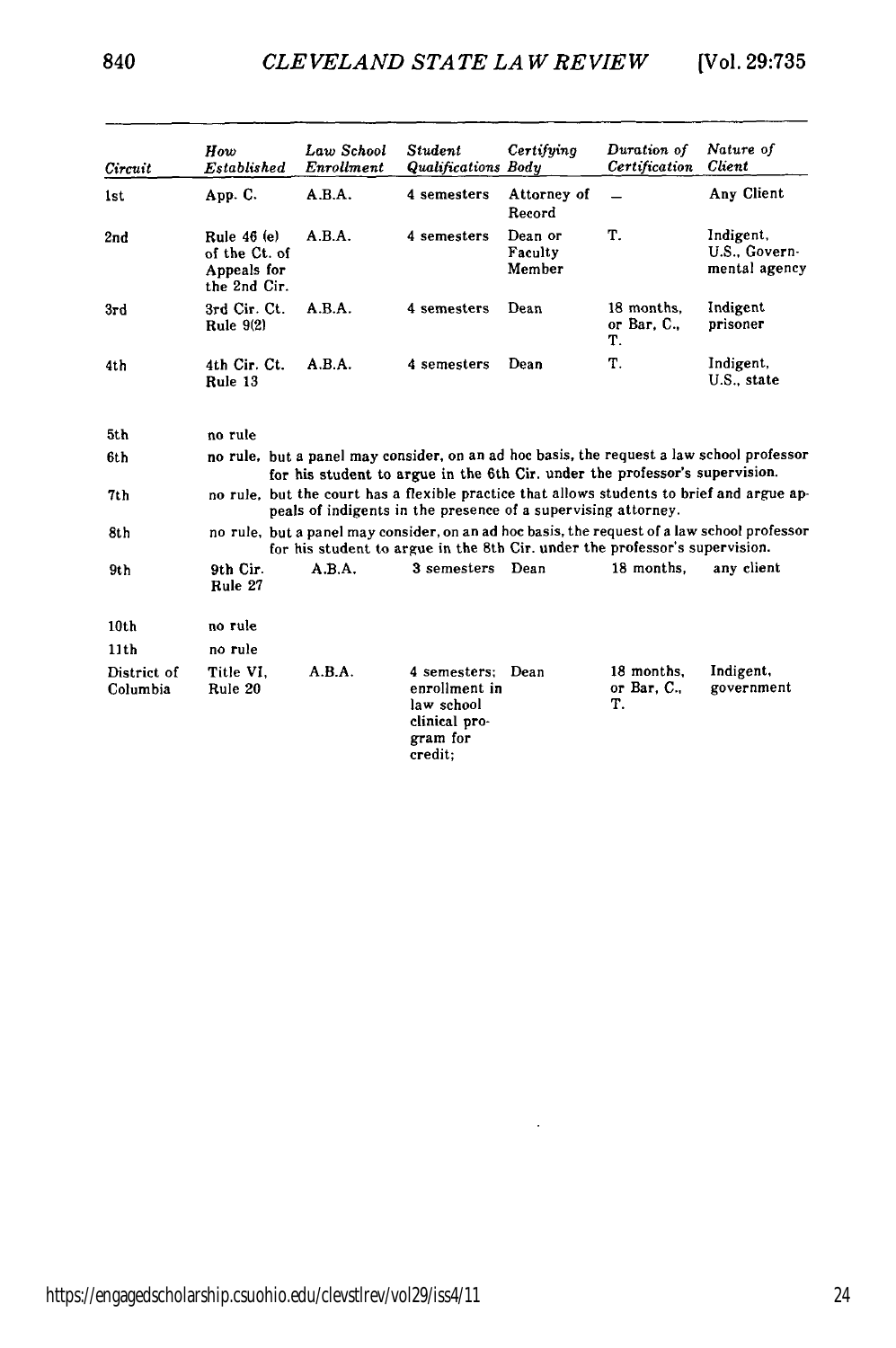| Nature of<br>Case                   | Extent of<br>Practice | <b>Compensation Required</b>            | Personal<br><i><b>Supervision</b></i> | Supervisor<br>Eligility                           | Type of<br>Program<br><b>Specified</b> |
|-------------------------------------|-----------------------|-----------------------------------------|---------------------------------------|---------------------------------------------------|----------------------------------------|
| Any case                            | In Court.<br>Ct. Doc. | Source other<br>than client             | In Court                              | Attorney of<br>Record                             |                                        |
| Any case                            | In Court,<br>Ct. Doc. | Source other In Court<br>than client.   |                                       | Member of<br>Bar of this<br>Court                 |                                        |
| Civil rights<br>or habeas<br>corpus | In Court.<br>Ct. Doc. | Source other Oral Argu-<br>than client. | ment                                  | Member of<br>Bar of this<br>Court                 |                                        |
| Any case                            | In Court.<br>Ct. Doc. | Source other Oral Argu-<br>than client. | ment                                  | Admitted to<br>Practice Be-<br>fore this<br>Court |                                        |

| Any Case | In Court.<br>Ct. Doc. | Source other In Court<br>than client.   |      | Member of<br>Bar of this<br>Court |                                     |
|----------|-----------------------|-----------------------------------------|------|-----------------------------------|-------------------------------------|
| Criminal | In Court.<br>Ct. Doc. | Source other Oral Argu-<br>than client. | ment | Member of<br>Bar of this<br>Court | Law School<br>Clinical Pro-<br>gram |

 $\bar{z}$